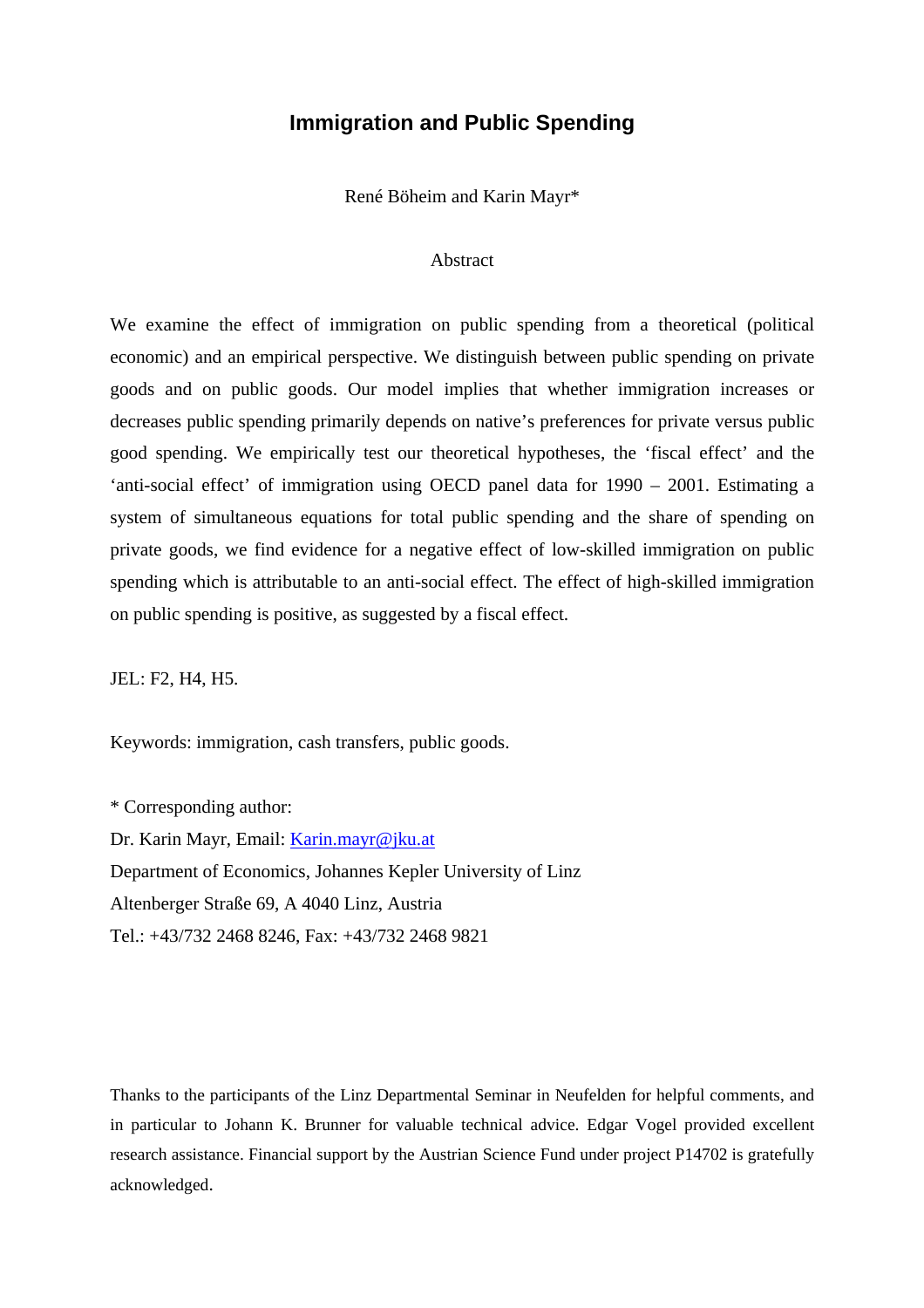### **1. Introduction**

 $\overline{a}$ 

How does immigration change a country's spending policy? Conventional theory of tax competition argues that immigration constrains countries' spending policies because workers have an incentive to migrate to benefit from inter-regional differentials in taxes and benefits. Mobile high-skilled workers will move to countries where taxes are lower, other things being equal. In the same way, mobile low-skilled workers will move to countries where transfers are higher. As a result, the initial extent of public spending becomes unsustainable. Cremer and Pestieau (2004) provide a survey of the theoretical literature on labor mobility and fiscal redistribution, which yields consistent results: under labor mobility, spending is generally lower than in autarky.

Other economic studies, apart from those on arbitrage and tax competition, also argue that public spending is lower with migration. Various strands of the political economy literature have shown that immigration might induce natives to choose to redistribute less. First, immigration may decrease spending, if it increases the dependency ratio in the destination country (e.g. when immigrants are primarily low-skilled and thus more likely to become more unemployed). Razin, Sadka and Swagel (2002), for example, use a median-voter model to show that low-skilled immigration may lead to a decrease in the ratio of mean to median pretax income and, consequently, to a lower amount of public spending. They also find empirical evidence for this effect that they call 'fiscal leakage effect'.<sup>[1](#page-1-0)</sup> It refers to the effect of immigration on spending via its effect on median voter utility derived from the public budget, and we will refer to such an effect as the 'fiscal effect' below.

The literature mentioned above does not consider spending on public goods, but models public spending as private transfers only. We model public spending on private (rival) goods and on public (non-rival) goods. In general, we expect a negative fiscal effect to arise only with spending on private goods, since natives do not experience a monetary disadvantage when immigrants use non-rival goods, the marginal cost of which is zero. Our results show that whether public spending increases or decreases with immigration crucially depends upon native preferences for private versus public goods. If natives value public goods more than

<span id="page-1-0"></span><sup>&</sup>lt;sup>1</sup> Using survey data, Luttmer (2001) finds empirical evidence for a 'negative exposure effect', where the taxpayers' support for welfare decreases when the number of welfare recipients increases.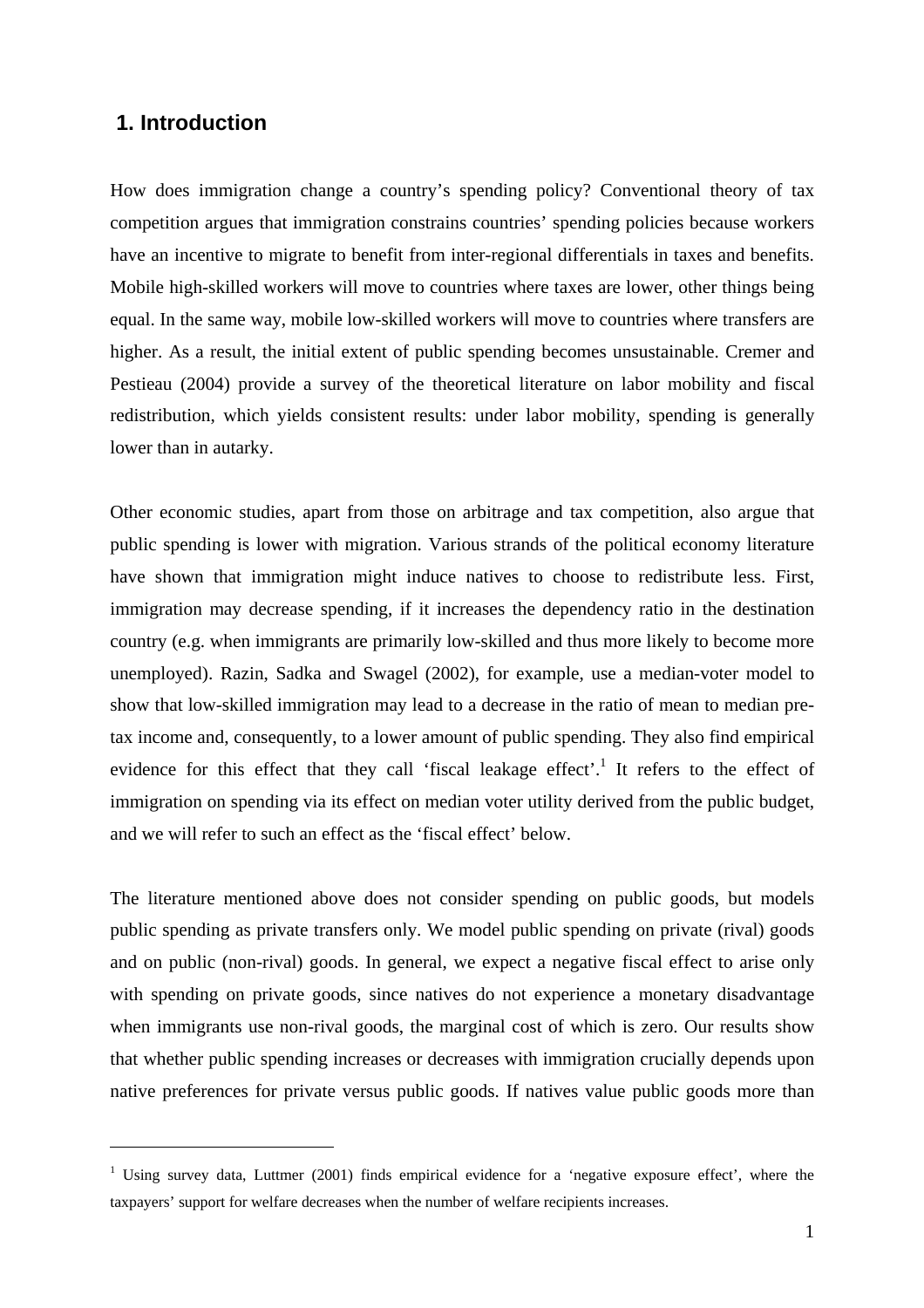private goods, spending increases. If they value private goods more than public goods, spending is likely to decrease.

A different branch of the political economy literature suggests that immigration may decrease public spending, if immigration increases the heterogeneity of the population. Many authors have documented a negative empirical relationship between the degree of racial composition of states and their levels of public spending.<sup>[2](#page-2-0)</sup> Alesina and Spolaore (1995), for example, develop a model where ethnic heterogeneity decreases the utility natives derive from spending on public goods. As a consequence, they opt for lower levels of spending on the public good. Alesina, Baqir and Easterly (1999) show that the more ethnically heterogeneous a US city was in 1990, the less was spent, for example, on public schooling or on roads.

In an extension to our model, immigration decreases the utility natives derive from spending on public goods relative to spending on private goods. In line with above literature, we assume that the median voter values public goods less in societies with large shares of immigrants, who are typically ethnically different from natives – that 'diversity makes people anti-social'.<sup>[3](#page-2-1)</sup> If natives perceive immigrants to be different from them, they might derive lower utility from spending on public goods, since public goods are shared with immigrants – even if they do not encounter any monetary or otherwise observable disadvantage. Introducing such an 'anti-social effect' in our model, we find that results from the 'fiscal effect' might be reversed. That is, if natives value public goods more than private goods, public spending may now decrease. If they value private goods more than public goods, public spending can increase.

In the first part of this paper, we present the theoretical framework from which we derive testable hypotheses on the fiscal effect and the anti-social effect of immigration on public spending. We test these hypotheses using data on immigration and fiscal policies in 18 OECD

 $\overline{a}$ 

<span id="page-2-0"></span><sup>&</sup>lt;sup>2</sup> Compare, for example Orr (1976), Alesina and Spolaore (1995), Ribar and Wilhelm (1996), Poterba (1997) and Alesina, Baqir and Easterly (1999).

<span id="page-2-1"></span> $3$  See, for example, the article , The kindness of strangers?' (The Economist, February 28, 2004), which cites a large ongoing survey of American communities that 'seems to show…that levels of trust and co-operation are highest in the most homogenous neighbourhoods. People living in diverse areas...are not just more suspicious of people who don't look like them; they are also more suspicious of their own kind.'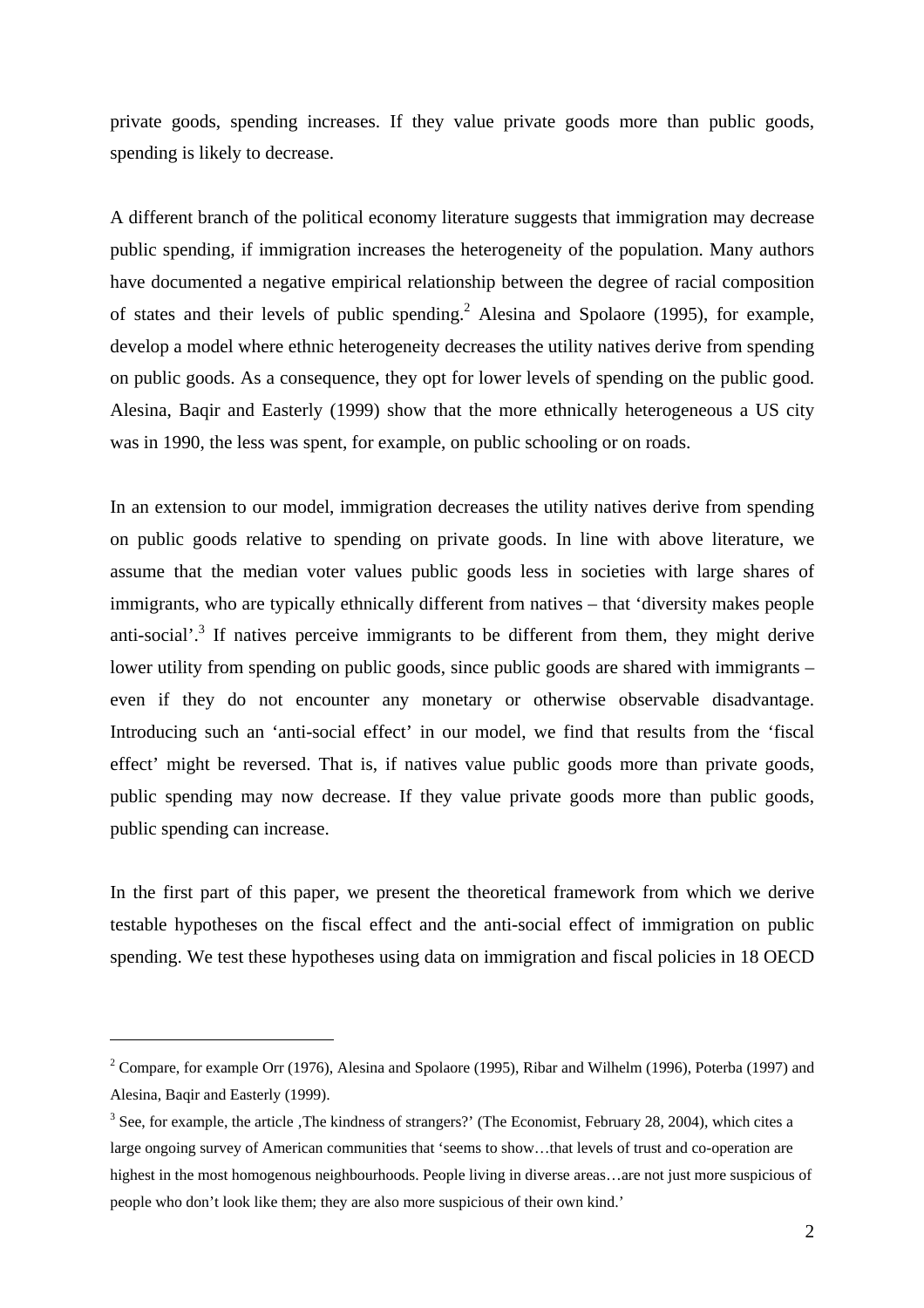countries for the years 1990 – 2001. We explicitly distinguish immigrants by skill, because spending is more likely to increase, the higher the skills of immigrants.

In our empirical results, we find that natives value public goods more than private goods, and that low-skilled immigration decreases the amount of public spending. We therefore find evidence for an anti-social effect of low-skilled immigration. For high-skilled immigration, we find that spending increases. Thus, our data suggest that high-skilled immigration is associated with a positive fiscal effect. We cannot rule out the existence of an anti-social effect, it is however dominated by the fiscal effect.

#### **2. Theory**

productive than low-skilled workers and, therefore,  $y_h > y_l$ , for natives and immigrants alike. Consider a population which consists of both natives and immigrants, whose numbers are exogenously given. There are  $n$  natives and  $m$  immigrants, both are either high-skilled or low-skilled. The number of the high-skilled and low-skilled is  $n_h, m_h$  and  $n_l, m_l$ , respectively. They earn some exogenous pre-tax incomes  $y_h$  and  $y_l$ . High-skilled workers are more Natives choose the optimal size of public spending *g* by majority voting. Immigrants are not allowed to vote. The amount of public spending is limited by public revenue, which is levied by a flat-rate tax on labor income.<sup>4</sup> [A](#page-3-0) share  $\sigma$  of public spending g is spent on private goods (mainly cash transfers, e.g. child benefits), and a share  $1-\sigma$  is spent on public goods (e.g. roads). Natives also choose the share of public spending that goes to private goods and to public goods by majority voting. Natives and immigrants are treated alike fiscally.

#### **2.1 The fiscal effect**

 $\overline{a}$ 

The utility function of a native individual *i* is given by

$$
U_i = z(1-\tau)y_i + \left(\frac{\sigma g}{m+n}\right)^{\alpha} + ((1-\sigma)g)^{1-\alpha},
$$
\n(1.1)

 $0 < \tau < 1, \quad 0 < \alpha < 1, \quad 0 < \sigma < 1, \quad 1 < z$ 

<span id="page-3-0"></span><sup>&</sup>lt;sup>4</sup> That is, the budget constraint needs to hold.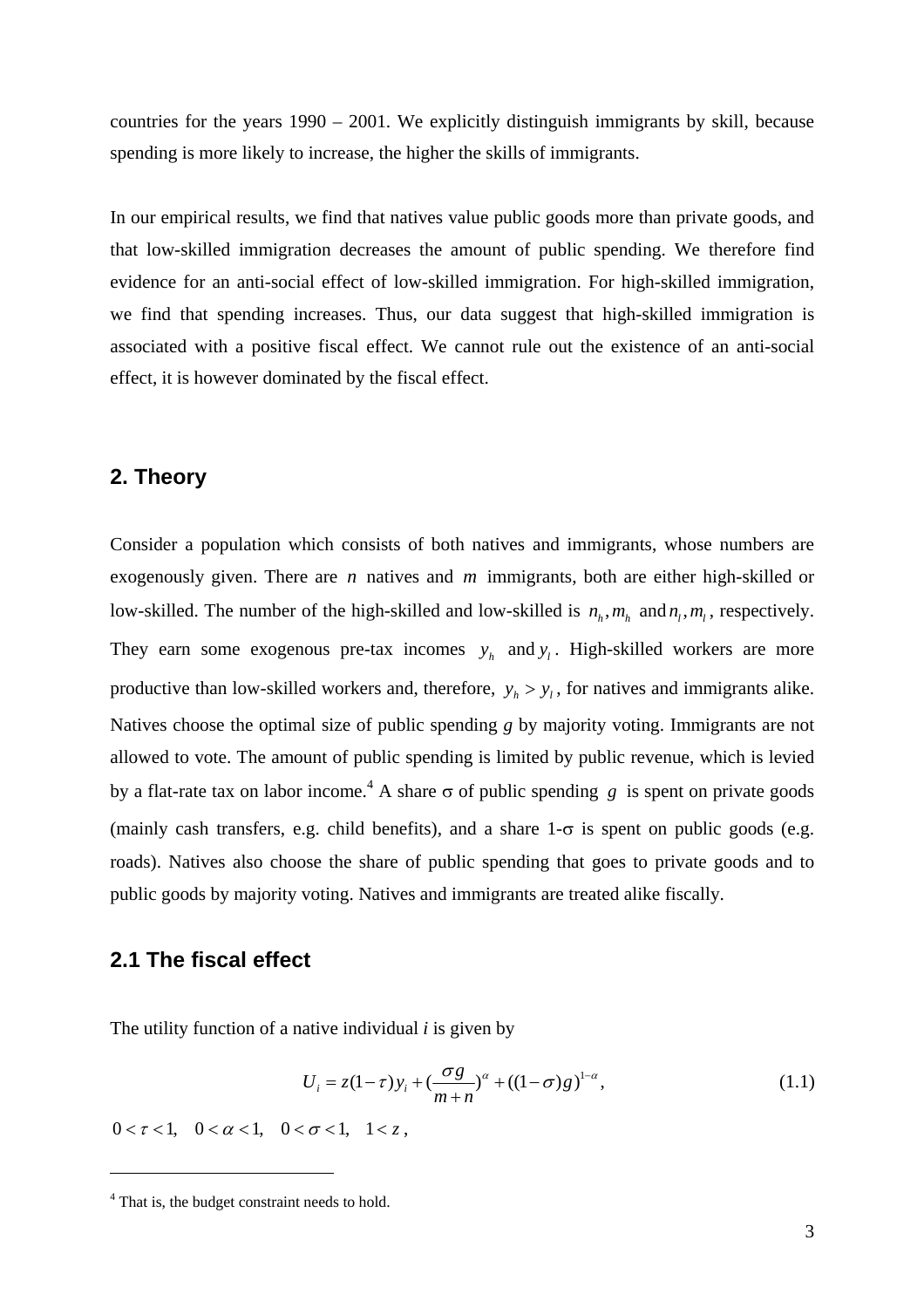where  $\tau$  is the flat-rate tax and  $\alpha$  is a preference parameter for private relative to public good spending.<sup>[5](#page-4-0)</sup> Utility is the sum of net income and the individual's share in total public spending. Because of non-rivalry, the size of the population does not diminish the utility derived from public goods. This is not true for private goods.

The budget constraint implies that total spending equals total revenue:

$$
g = \tau \left[ \left( m_h + n_h \right) y_h + \left( m_l + n_l \right) y_l \right]. \tag{1.2}
$$

Using  $(1.1)$  and  $(1.2)$ , we can rewrite individual utility as follows:

$$
U_i = z y_i + g^{\alpha} \left( \frac{\sigma}{m+n} \right)^{\alpha} + g^{1-\alpha} (1-\sigma)^{1-\alpha} - z s_i g, \quad i = h, l,
$$
 (1.3)

where  $s_i = \frac{y_i}{\sum_{i=1}^{i}}$ *i*  $s_i = \frac{y_i}{\sum y_i}$  is the share of individual income in total income, equivalent to the individual share in the cost of public spending *g* .

Natives choose the optimal size of total public spending  $g$  and the optimal share of public spending on private goods,  $\sigma$  by majority voting. Both parameters depend on the number of high-skilled and low-skilled immigrants.

Individual *i*'s preferred size of public spending  $g_i^*$  is given by the maximization of the utility function (1.3) with respect to *g*. The first-order condition is

$$
(1 - \alpha) g_i^{-\alpha} (1 - \sigma_i)^{1 - \alpha} + \alpha g_i^{-1 + \alpha} \left( \frac{\sigma_i}{m + n} \right)^{\alpha} - z \frac{y_i}{\sum y_i} = 0.
$$
 (1.4)

Individual *i*'s preferred share of public spending on private goods  $\sigma_i^*$  is given by the maximization of the utility function (1.3) with respect to  $\sigma$ . The first-order condition is

 $\overline{a}$ 

<span id="page-4-0"></span> $\frac{5}{2}$  is a parameter that enhances marginal utility derived from net income relative to that derived from public spending. By setting  $z > 1$ , we can avoid that in numerical simulations, we obtain unrealistically high equilibrium values of  $g$  that would require a tax rate of larger than 1.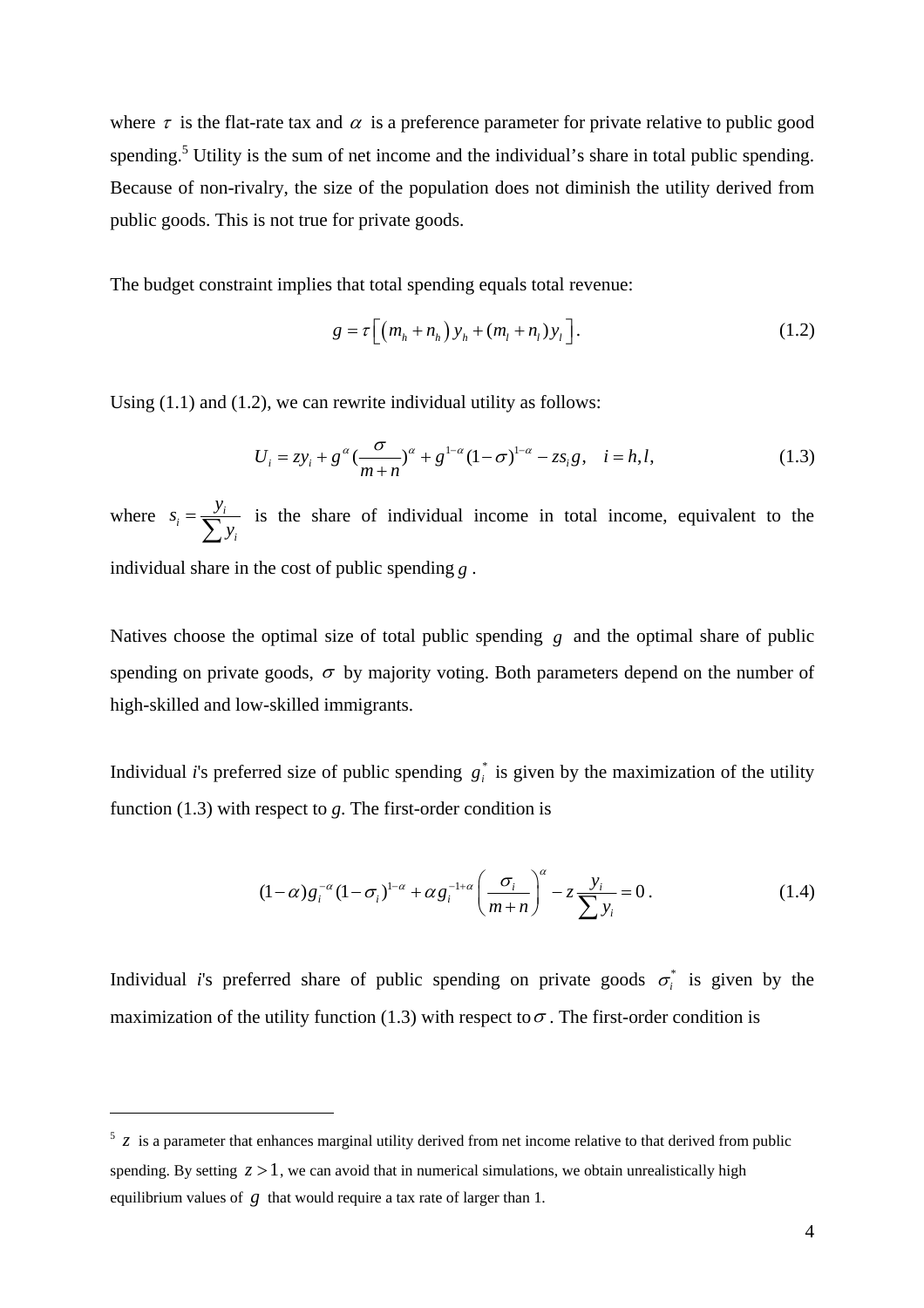$$
-(1-\alpha)g_i^{1-\alpha}(1-\sigma_i)^{-\alpha} + \alpha \left(\frac{g_i}{m+n}\right)^{\alpha} \sigma_i^{\alpha-1} = 0 \qquad (1.5)
$$

which can be expressed as

$$
g = \left[ \frac{\alpha}{(1-\alpha)} \frac{(1-\sigma)^{\alpha}}{\sigma^{1-\alpha}} \frac{1}{(m+n)^{\alpha}} \right]^{1-2\alpha} .
$$
 (1.6)

## **2.1.1 Equilibrium**

 $\overline{a}$ 

Natives vote simultaneously on the amount and composition of public spending *g* and  $\sigma$  by majority voting. Since voting preferences are single-peaked (the utility function is concave in *g* and  $\sigma$ ), the voting result will be the choice of the median voter:  $\sigma_{med}^*$ ,  $g_{med}^*$ ,  $\sigma_{med}^*$ ,  $\sigma_{med}^*$ order conditions (1.4) and (1.5) above give us two relations for the resulting amount and composition of public spending:

$$
G: (1-\alpha)g_{med}^{-\alpha}(1-\sigma_{med})^{1-\alpha} + \alpha g_{med}^{-1+\alpha}\left(\frac{\sigma_{med}}{m+n}\right)^{\alpha} - z\frac{y_{med}}{\sum y_i} = 0, \qquad (1.7)
$$

$$
S: \quad -(1-\alpha)g_{med}^{1-\alpha}(1-\sigma_{med})^{-\alpha} + \alpha \left(\frac{g_{med}}{m+n}\right)^{\alpha} \sigma_{med}^{\alpha-1} = 0 \,.
$$

The public spending equilibrium  $(\sigma_{med}^*, g_{med}^*)$  is characterized by the compatibility of both conditions G and S. In the following, we will suppress the subscript and write  $\sigma^*$  and  $g^*$  for the optimal choice of the native median voter for simplicity.

**Proposition 1.** There exists at least one public spending equilibrium  $(\sigma^*, g^*)$  characterized by G and S. The equilibrium features positive spending on private and public goods.

<span id="page-5-0"></span><sup>&</sup>lt;sup>6</sup> We assume that the median voter is of the same skill (high-skilled or low-skilled) in both votes, in order to avoid transitivity problems of multi-dimensional voting.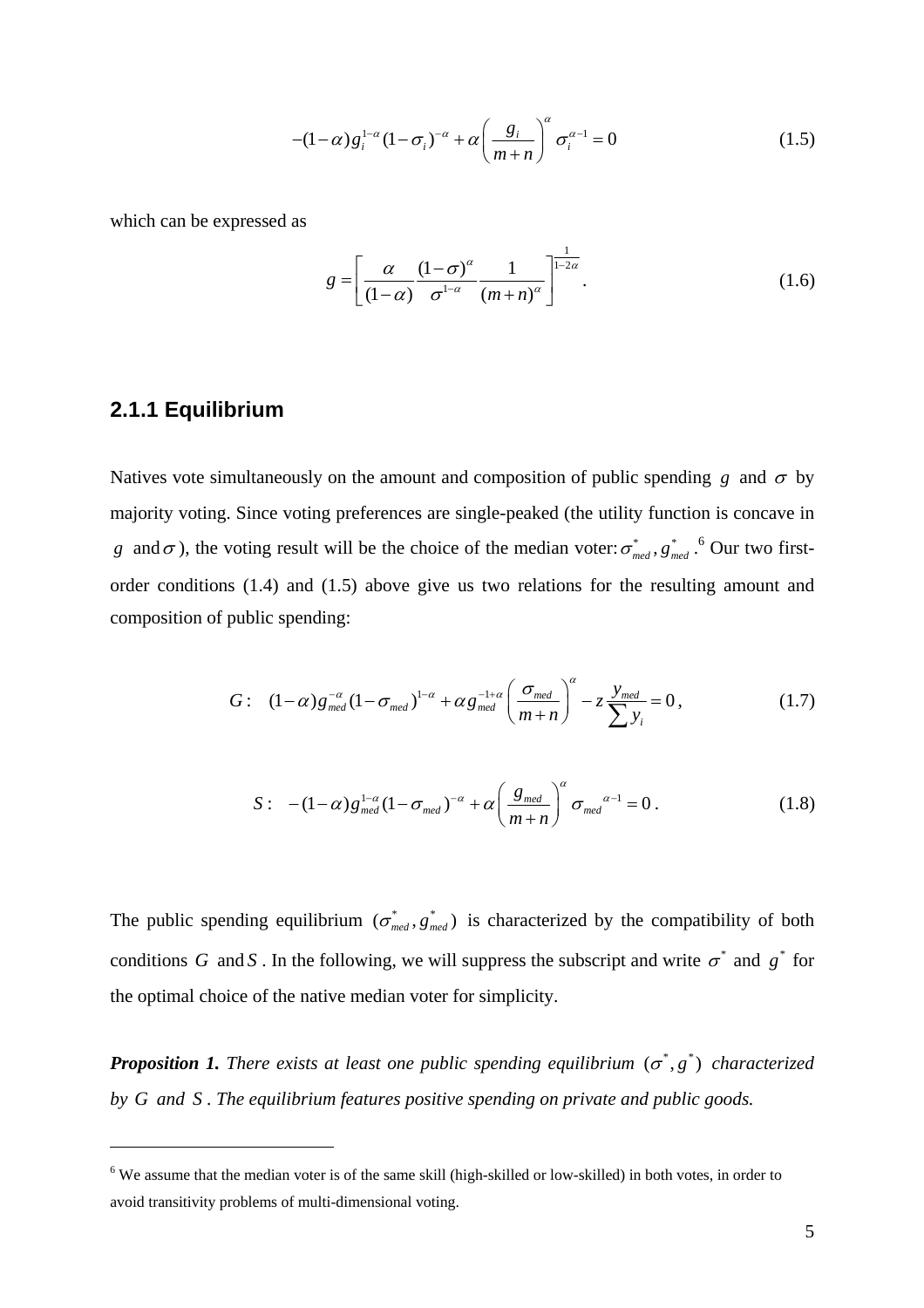#### **Proof.**

For a public spending equilibrium, G and S must cross in  $(\sigma, g)$ -space. If both G and S are downward-sloping or upward-sloping in  $(\sigma, g)$ -space, they cross at least once, if g is higher (lower) for  $\sigma = 0$  according to S than according to G, while it is lower (higher) for  $\sigma$  = 1.

The condition for *G* to be downward-sloping in  $(\sigma, g)$ -space is:

$$
\frac{\partial g}{\partial \sigma} = -\frac{G_{\sigma}}{G_{g}} < 0. \tag{1.9}
$$

Implicit differentiation of (1.7) and rearranging yields from (1.9)

$$
g > \left[\frac{\alpha^2}{\left(1-\alpha\right)^2} \frac{\left(1-\sigma\right)^{\alpha}}{\sigma^{1-\alpha}} \frac{1}{\left(m+n\right)^{\alpha}}\right]^{\frac{1}{1-2\alpha}}.\tag{1.10}
$$

The condition for *S* to be downward-sloping in  $(\sigma, g)$ -space is:

$$
\frac{\partial \sigma}{\partial g} = -\frac{S_g}{S_\sigma} < 0. \tag{1.11}
$$

Implicit differentiation of (1.8) and rearranging yields from (1.11)

$$
g > \left[ \frac{\alpha^2}{\left(1 - \alpha\right)^2} \frac{\left(1 - \sigma\right)^{\alpha}}{\sigma^{1 - \alpha}} \frac{1}{\left(m + n\right)^{\alpha}} \right]^{1 - 2\alpha},\tag{1.12}
$$

which is the same as (1.10). Therefore, if *G* is downward-sloping (upward-sloping) in  $(\sigma, g)$ -space, S is downward-sloping (upward-sloping), as well. Moreover, comparing (1.6) with (1.10) and (1.12) shows that we can distinguish two cases: if  $\alpha < \frac{1}{2}$ 2  $\alpha < \frac{1}{\epsilon}$ , G and S are downward-sloping, whereas if  $\alpha > \frac{1}{2}$ 2  $\alpha > \frac{1}{2}$ , they are upward-sloping.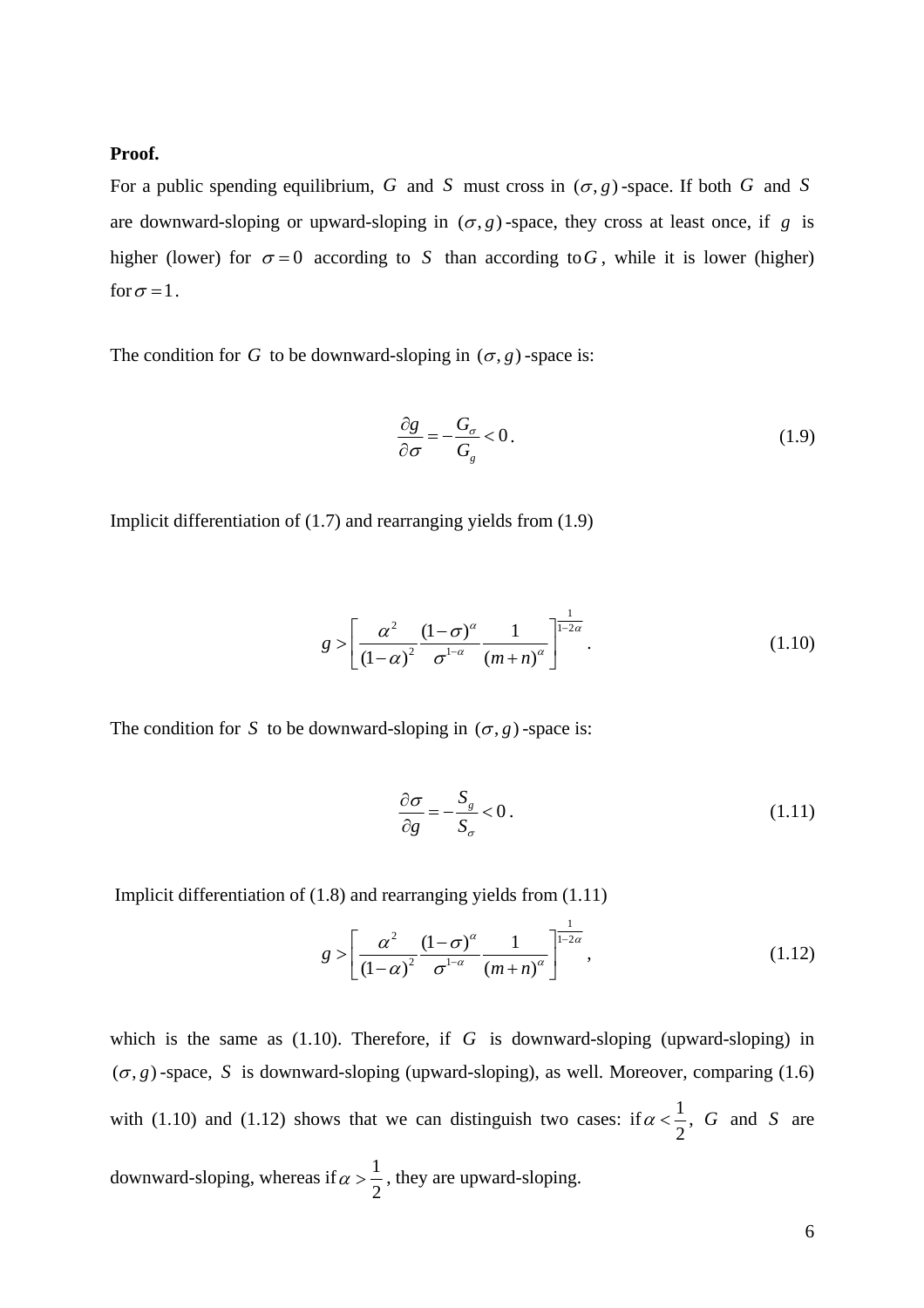Further, according to G, g is a positive finite number for  $\sigma = 0$  and  $\sigma = 1$ , while according to *S*, *g* is infinite (zero) for  $\sigma = 0$  and zero (infinite) for  $\sigma = 1$  in the case where  $\alpha < \frac{1}{2}$ 2  $\alpha <$  $(\alpha > \frac{1}{2})$ 2  $\alpha > \frac{1}{2}$ ). Q. E. D.

Next, we determine the effect of immigration on the public spending equilibrium.

## **2.1.2 Immigration**

*Proposition 2. Both high-skilled and low-skilled immigration increase public spending, if*   $\alpha$  < 0.5 and condition (1.14) below are fulfilled.

#### **Proof.**

We determine the sign of the effect of immigration from the implicit derivatives of *g* in (1.7) and  $\sigma$  in (1.8) with respect to  $m_h$  and  $m_l$ , for  $\alpha < 0.5$ .

First, we use (1.7) in order to derive the effects of high-skilled and low-skilled immigration on public spending *g* for any given  $\sigma$ .

0 *h g m*  $\frac{\partial g}{\partial m_h} > 0$ , if and only if:

$$
z \frac{y_h}{y} \frac{y_{med}}{\sum y_i} > \alpha^2 g^{-1+\alpha} \left(\frac{\sigma}{m+n}\right)^{\alpha}, \qquad (1.13)
$$

where  $\overline{y} = \frac{\sum y_i}{m+n}$  $\sum y_i$  is mean income.

Analogously,  $\frac{0.6}{2} > 0$ *l g m*  $\frac{\partial g}{\partial m_1}$  > 0, if and only if:

$$
z \frac{y_l}{y} \frac{y_{med}}{\sum y_i} > \alpha^2 g^{-1+\alpha} \left(\frac{\sigma}{m+n}\right)^{\alpha}.
$$
 (1.14)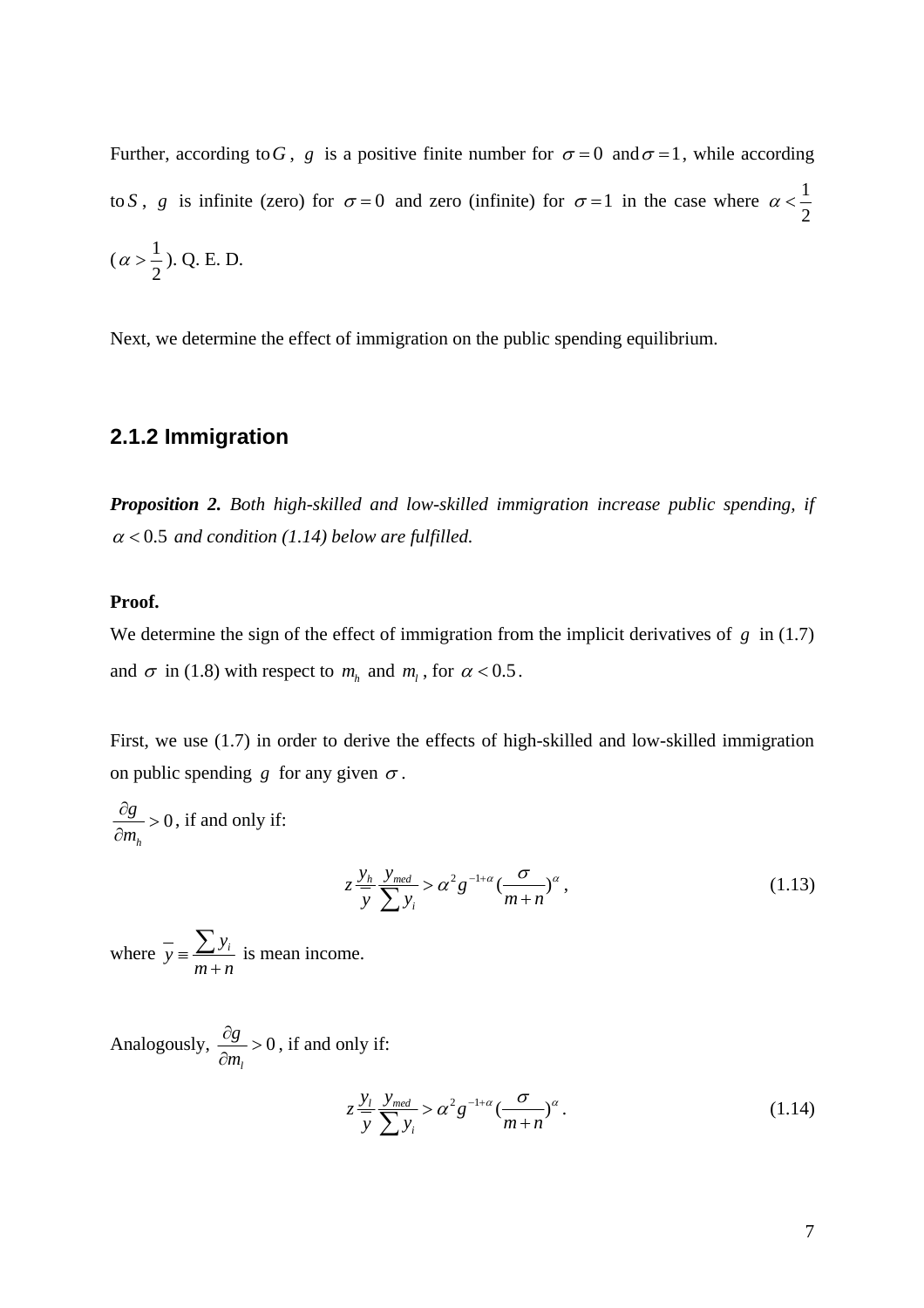Immigration effects median voter utility derived from public spending *g* in two ways. First, it decreases her marginal cost of public spending, *med i y*  $\sum_{i=1}^{y_{med}} y_i$ , proportional to the (marginal) immigrant's share in the average financing cost,  $\frac{y_h}{h}$ *y* or  $\frac{y_l}{q}$ *y* . Second, immigration decreases the median voter's marginal utility of public spending on private goods,  $\alpha g^{-1+\alpha}$  $m + n$  $\alpha g^{-1+\alpha} (\stackrel{\sigma}{-{\hspace{-2mm}}\rightharpoonup})^\alpha$ + , by lowering the amount available for the median voter. Condition (1.13) [(1.14)] states that the increase in marginal utility caused by the decrease in the marginal cost of  $g$  due to highskilled (low-skilled) immigrants is larger than the decrease in marginal utility caused by the co-using of public funds. Under this condition, immigration increases the optimal size of *g* for the median voter - for any given  $\sigma$ . See Figure 1. We will refer to numerical simulations that examine whether or not conditions (1.13) and (1.14) hold below.

**Figure 1. Effect of immigration on public spending,** *g* **, for any given share of spending on private goods,**  $\sigma$ , for  $\alpha$  < 0.5.





0 *mh*  $\frac{\partial \sigma}{\partial m_h}$  < 0, if and only if:

$$
\alpha > 0. \tag{1.15}
$$

This is true by assumption.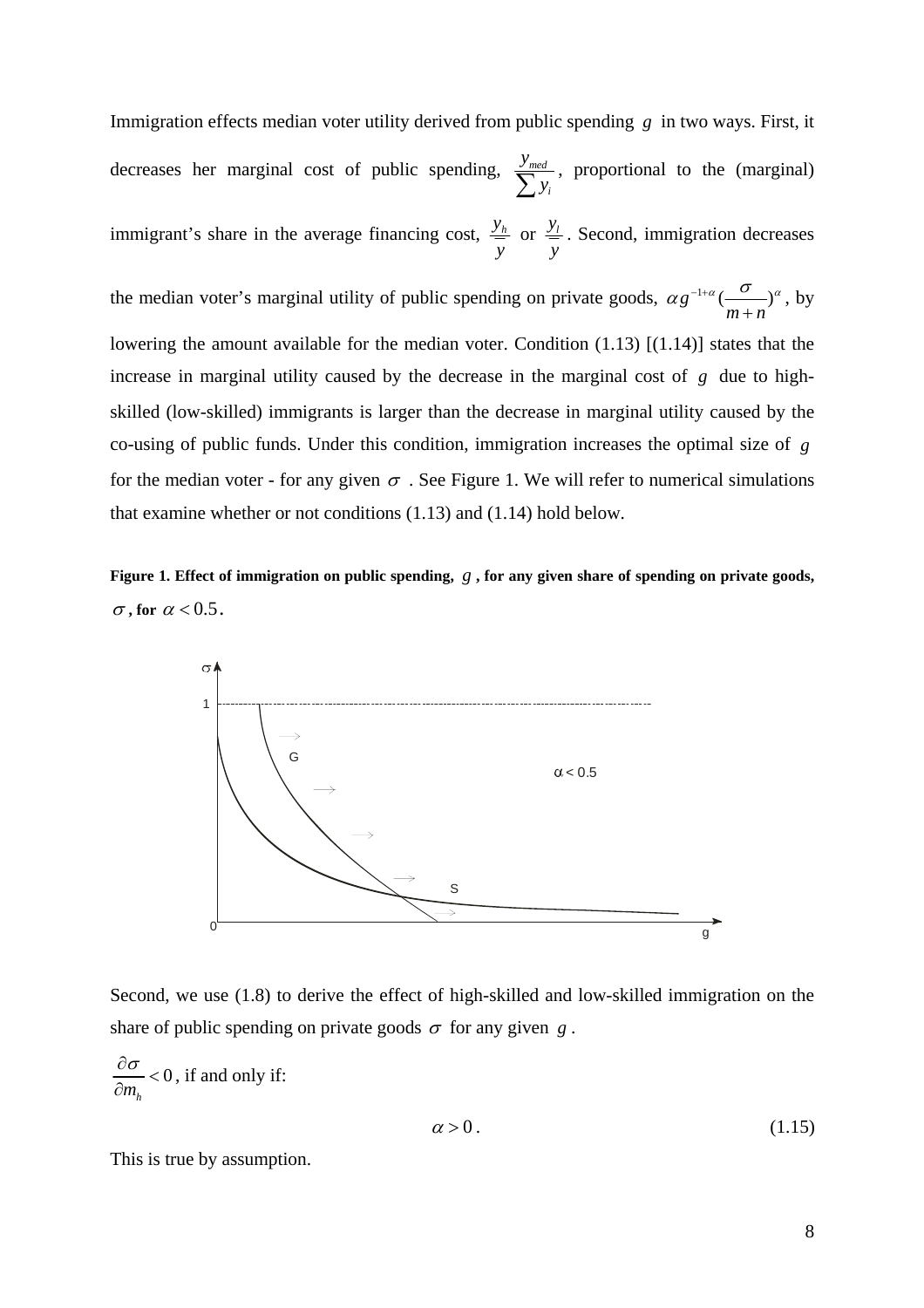Analogously,  $\frac{00}{2} < 0$ *ml*  $\frac{\partial \sigma}{\partial m_1}$  < 0, if and only if:

$$
\alpha > 0. \tag{1.16}
$$

Both high- and low-skilled immigrants decrease the optimal share of spending on private goods, because the marginal net gain from immigration is lower for spending on private goods than for spending on public goods. Immigrants increase the number of taxpayers, but they also diminish the utility of natives derived from spending on private goods, while they do not diminish utility derived from spending on public goods.

We know that high-skilled (low-skilled) immigration increases public spending *g*, if  $\alpha < 0.5$ and (1.13)  $[(1.14)]$  is fulfilled. If both *S* and *G* are downward-sloping in  $(\sigma, g)$ -space, a downward shift in  $S$ , together with a rightward shift in  $G$ , leads to an increase in  $g$ . See Figure 2. The median voter gains by increasing g with immigration for any given share of private good spending  $\sigma$ . In addition, she gains by reducing the share of spending on private goods, with additional immigrants co-financing public goods. Since natives value public goods more than private goods ( $\alpha$  < 0.5), the optimal response to immigration for natives is to increase public spending *g*. Note that, if (1.14) is fulfilled, (1.13) is, too, since  $y_i < y_h$ . Q. E. D.

**Figure 2. Effect of immigration on the equilibrium share of spending on private goods,** <sup>σ</sup> **, and amount of public spending,**  $g$ , for  $\alpha < 0.5$ .

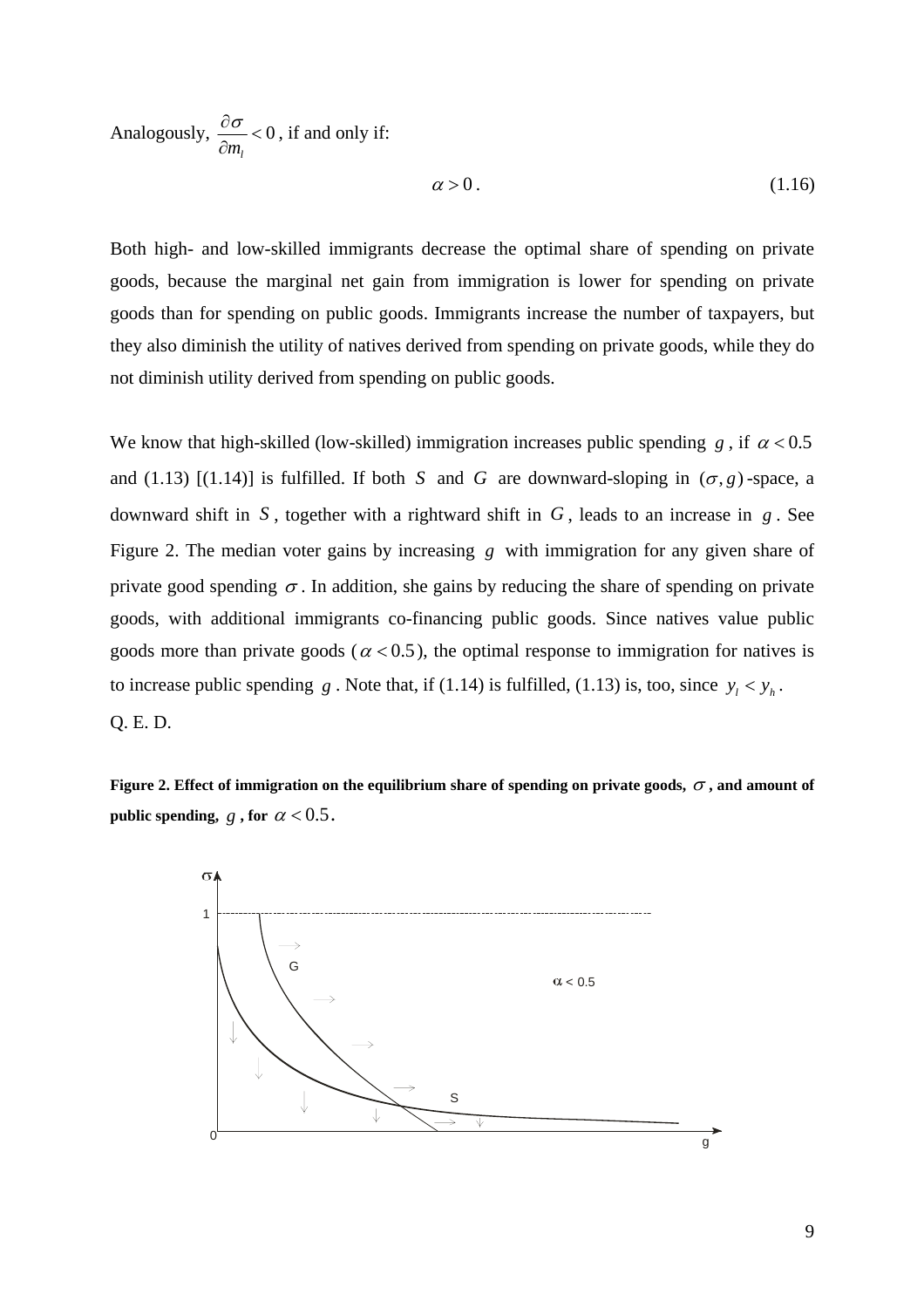*Proposition 3. Both high-skilled and low-skilled immigration decreases public spending, if*   $\alpha$  > 0.5 *is fulfilled and condition (1.13) above is not fulfilled.* 

#### **Proof.**

High-skilled (low-skilled) immigration decreases public spending *g*, if  $\alpha > 0.5$  and (1.13) [(1.14)] is not fulfilled. If both *S* and *G* are upward-sloping in  $(\sigma, g)$ -space, a downward shift in *S* , together with a leftward shift in *G* , leads to a decrease in *g* . See Figure 3. The median voter gains by decreasing *g* with immigration for any given share of private good spending  $\sigma$ . In addition, she gains by reducing the share of spending on private goods, with additional immigrants co-financing public goods. Since natives value private goods more than public goods ( $\alpha$  > 0.5), the optimal response to immigration for natives is to decrease public spending *g*. Note that, if (1.13) is not fulfilled, (1.14) is not, either, since  $y_i < y_h$ . Q. E. D.

**Figure 3. Effect of immigration on the equilibrium share of spending on private goods,**  $\sigma$ **, and amount of public spending,**  $g \cdot \text{for } a > 0.5$ .

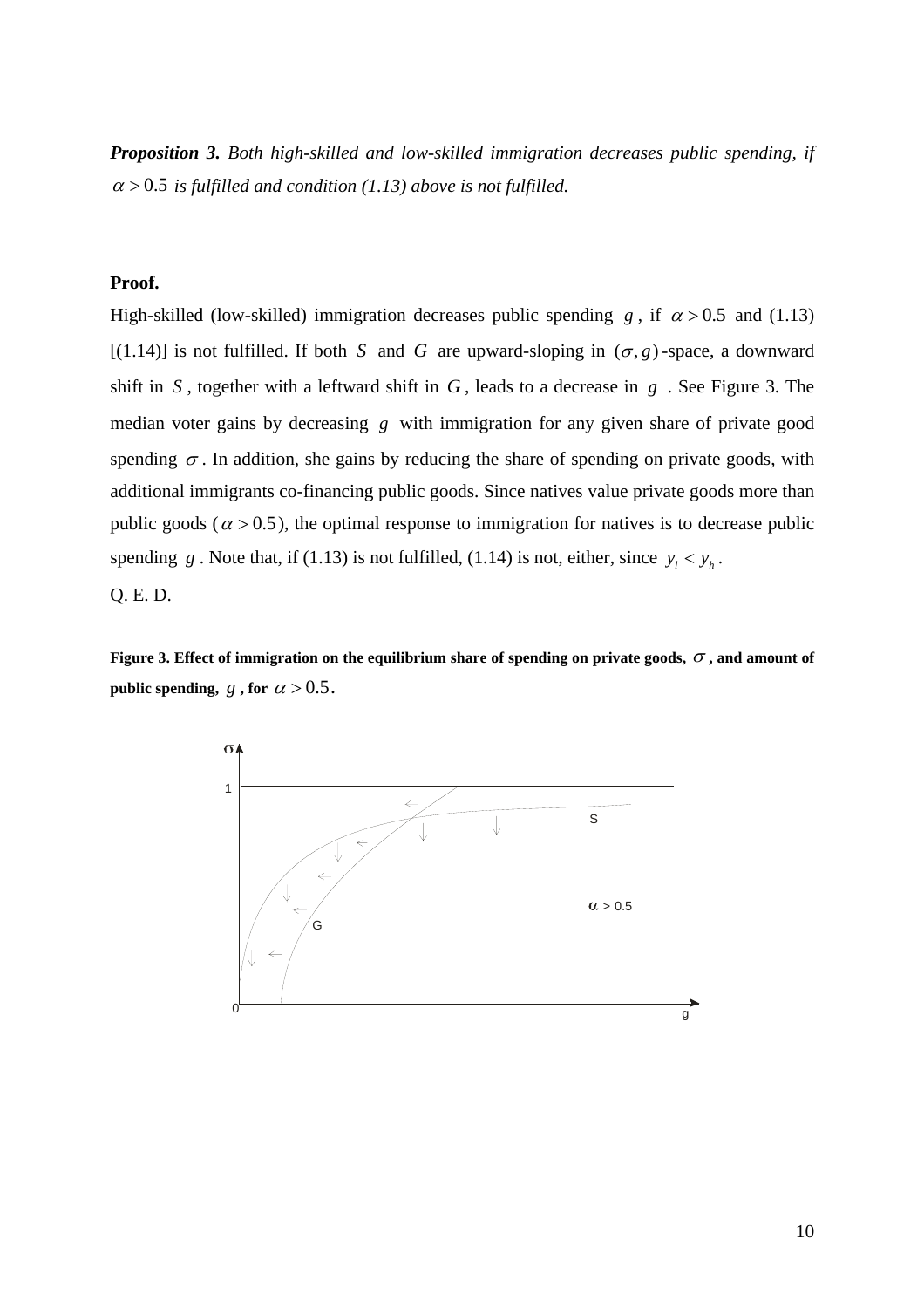#### **2.2 The anti-social effect**

So far, we have assumed that immigration effects the native median voter's preferred size of public spending via the fiscal effect alone. However, immigration may also have an effect by changing natives' spending 'tastes'. In the following, we model an 'anti-social' effect of immigration, which diminishes natives' utility derived from public goods – relative to their utility derived from private goods.

We introduce the anti-social effect in the form of a positive effect of high-skilled and lowskilled immigration on the parameter  $\alpha$  in our utility function (1.3):

$$
U_i = z y_i + g^{\alpha} \left(\frac{\sigma}{m+n}\right)^{\alpha} + g^{1-\alpha} (1-\sigma)^{1-\alpha} - z s_i g,
$$
  
where  $\frac{\partial \alpha}{\partial m_h} > 0$  and  $\frac{\partial \alpha}{\partial m_l} > 0$ .

Let us assume that

$$
\alpha = \beta(m_h + m_l), \text{ where } 0 < \beta < \frac{1}{(m_h + m_l)}.\tag{1.17}
$$

Note that in (1.17), we assume that the anti-social effect is the same for low-skilled and for high-skilled immigrants. Alternatively, we could assume that it is relatively stronger for the low-skilled or the high-skilled and we address this issue below.

*Proposition 4. In the presence of an anti-social effect as described in (1.17), (i) high-skilled and low-skilled immigration can decrease public spending, if* <sup>α</sup> < 0.5 *and condition (1.14) is fulfilled and (ii) high-skilled and low-skilled immigration can increase public spending, if*   $\alpha$  > 0.5 and condition (1.13) is not fulfilled.

#### **Proof.**

We use (1.17) to substitute for  $\alpha$  in (1.4) and, as before, derive the effects of high-skilled and low-skilled immigration on public spending *g* for any given  $\sigma$ . We get

0 *h g m*  $\frac{\partial g}{\partial m_h} > 0$ , if and only if: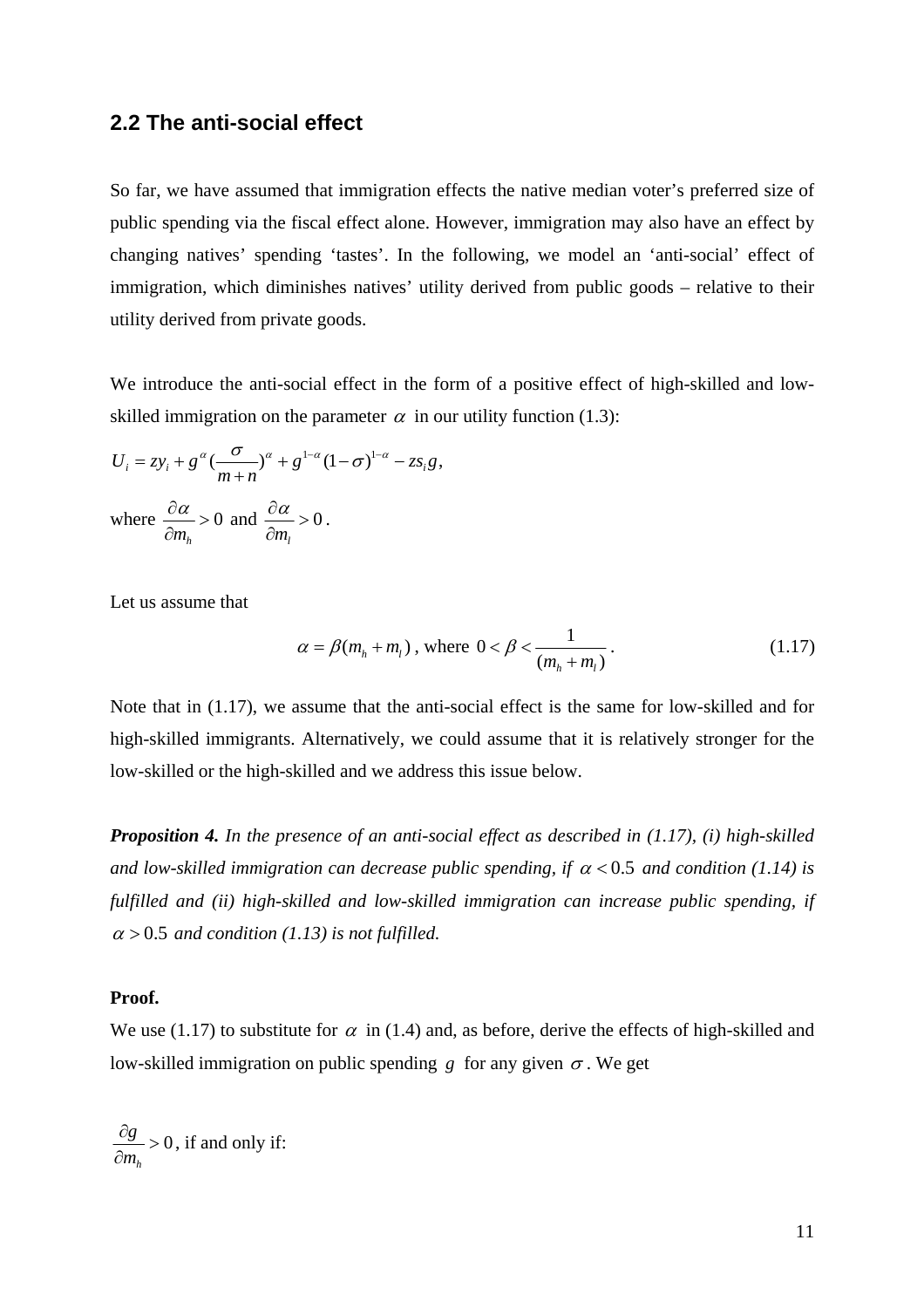$$
-\frac{G_{m_h}}{G_g} > 0.
$$
\n(1.18)

Analogously,  $\frac{0.8}{0.6} > 0$ *l g m*  $\frac{\partial g}{\partial m_1}$  > 0, if and only if:

$$
-\frac{G_{m_l}}{G_g} > 0.
$$
\n(1.19)

(1.18) and (1.19) do not indicate the sign for the effect of immigration on the optimal amount of public spending  $g$ . In the presence of an anti-social effect, immigration decreases the marginal utility of public spending more than under a pure fiscal effect, since natives value private (rival) goods now more strongly. As a consequence, the marginal disutility from immigrants receiving private goods increases. Immigration is therefore more likely to decrease g for any given  $\sigma$  than before (compare (1.13) and (1.14)).

Now, we use (1.17) to substitute for  $\alpha$  in (1.5) to derive the effects of high-skilled and lowskilled immigration on the share of public spending on private goods  $\sigma$  for any given *g*. We get

0 *mh*  $\frac{\partial \sigma}{\partial m_h}$  < 0, if and only if:

$$
-\frac{S_{m_h}}{S_{\sigma^*}} < 0. \tag{1.20}
$$

0 *ml*  $\frac{\partial \sigma}{\partial m_1}$  < 0, if and only if:

$$
-\frac{S_{m_l}}{S_{\sigma^*}} < 0, \tag{1.21}
$$

which is the same as (1.24).

Again, (1.20) and (1.21) do not provide the sign for the effect of immigration on the optimal share of public spending on private goods  $\sigma$ . In the presence of an anti-social effect, immigration reduces the marginal utility of spending on public goods relative to that of spending on private goods. Immigration is therefore more likely to increase the share of spending on private goods  $\sigma$  for any given *g* than before (compare (1.15) and (1.16)).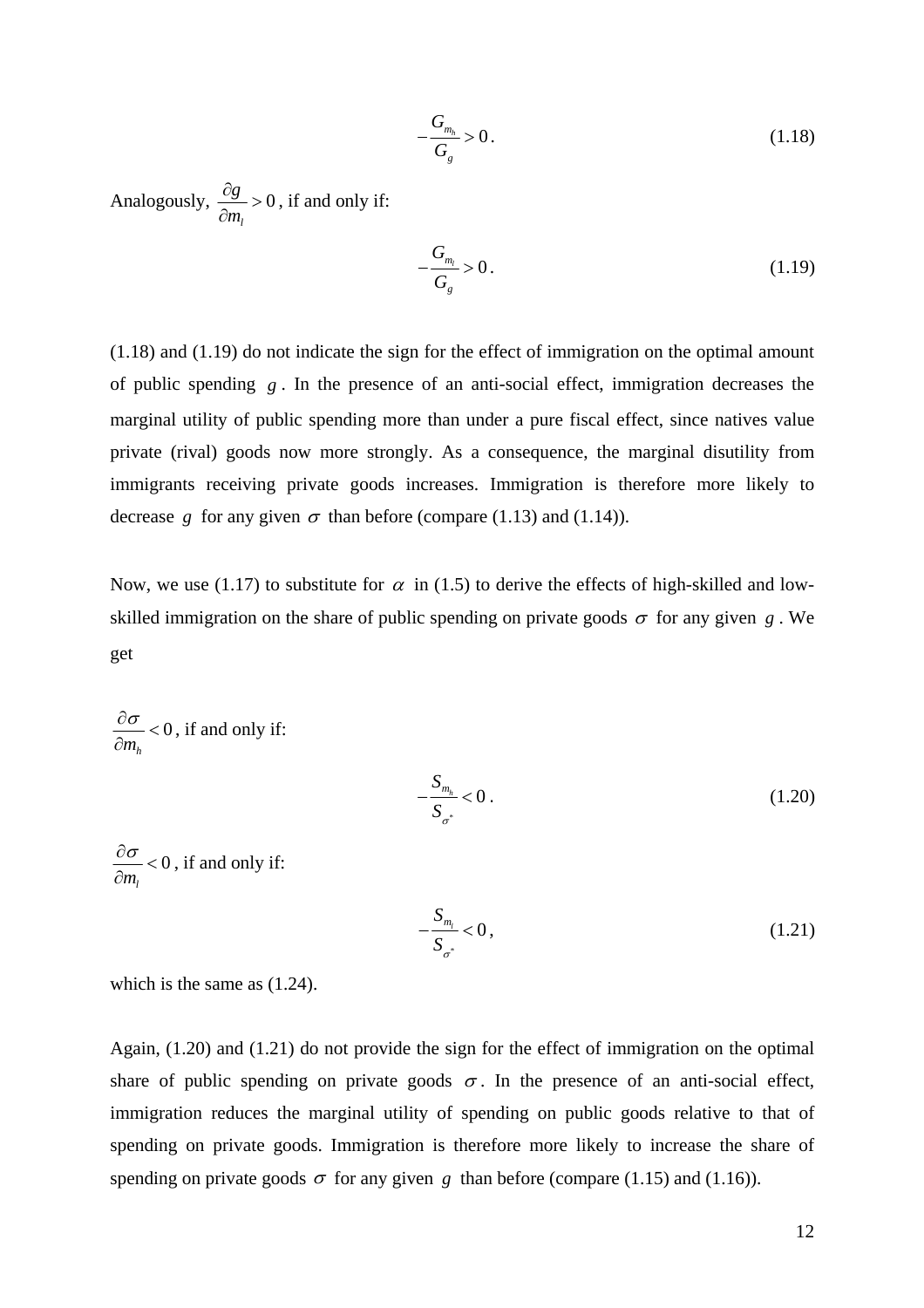Whether the total effect of immigration on public spending is positive or negative depends on parameter values and is ultimately an empirical issue. All that we say here is that, in the presence of an anti-social effect, our results from Proposition 2 and, analogously, the results from Proposition 3 can potentially be reversed. Q. E. D.

Of course, we could assume that the anti-social effect is relatively stronger for either lowskilled or for high-skilled immigrants. Maybe, natives do not mind sharing public goods with high-skilled immigrants as much as sharing them with low-skilled immigrants, or vice versa. In view of the fact that normally, at least in the developed world, high-skilled immigrants share certain characteristics of natives more than low-skilled immigrants do, the former case is more probable. For example, high-skilled immigrants in OECD countries usually come from other, often neighboring, OECD countries and thus resemble natives more closely in ethnic or cultural characteristics than low-skilled immigrants from mainly non-OECD countries.[7](#page-13-0)

Allowing for a different effect of immigration by skill on our preference parameter  $\alpha$  gets us

$$
\alpha = \beta m_h + \gamma m_l, \text{ where } 0 < \beta < \frac{1 - \gamma m_l}{m_h}, \ 0 < \gamma < \frac{1 - \beta m_h}{m_l}. \tag{1.22}
$$

Now, an anti-social effect of immigration on public spending will be larger for the low-skilled (high-skilled), if  $\gamma > \beta$  ( $\beta > \gamma$ ). For example, given that  $\gamma > \beta$ , if the anti-social effect of high-skilled immigration on public spending is negative, it will be even more negative for the low-skilled. Any positive fiscal effect of immigration on public spending will more probably be reversed by a negative anti-social effect in the case of low-skilled immigration than in the case of high-skilled immigration. Our results from Proposition 4 remain unchanged.

## **2.3 Implications**

 $\overline{a}$ 

We model two arguments of how immigration may influence the optimal size of public spending. The first argument states that immigration changes public spending via a fiscal effect. According to this effect, immigration increases spending, if natives value public goods

<span id="page-13-0"></span><sup>&</sup>lt;sup>7</sup> See for example Docquier and Marfouk (2005) on the skills of immigrants by source country.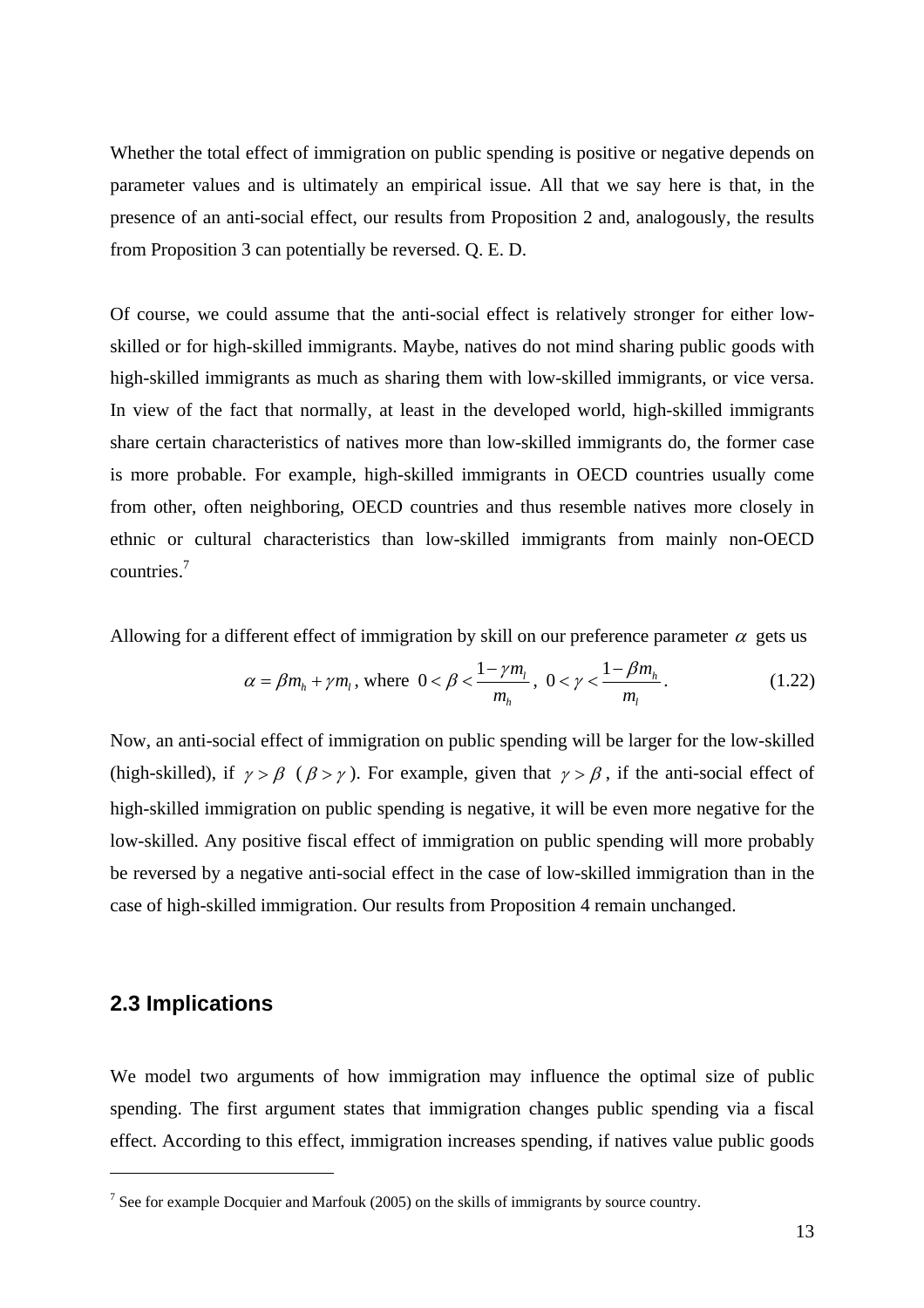more than private goods ( $\alpha$  < 0.5) and condition (1.14) is fulfilled (Proposition 2). It decreases spending, if natives value public goods less than private goods ( $\alpha$  > 0.5) and condition (1.13) is not fulfilled (Proposition 3).

The second argument states that immigration can also change public spending via an antisocial effect. If this effect is present, the predictions above can be reversed, that is, immigration may decrease spending under the conditions of Proposition 2 and it may increase spending under the conditions of Proposition 3 (Proposition 4).

We can test for the first condition on the size of  $\alpha$  relatively easily: from (1.6) in connection with (1.10) and (1.12), we know that *G* and *S* are downward-sloping in  $(\sigma, g)$ -space, if  $\alpha$  < 0.5. They are upward-sloping, if  $\alpha$  > 0.5. Including the share of spending on private goods in total spending  $\sigma$ , in an empirical estimation of public spending *g*, and determining the sign of the coefficient tells us, whether  $\alpha < 0.5$  (the coefficient is negative) or  $\alpha > 0.5$ (the coefficient is positive).

Next, we have a closer look at conditions (1.13) and (1.14). When re-formulating (1.13) and (1.14), we get

$$
g > \left[ \alpha^2 \left( \frac{\sigma}{m+n} \right)^{\alpha} \frac{1}{z} \frac{\overline{y}}{y_h} \frac{\sum y_i}{y_{med}} \right]^{1-\alpha}
$$
 (1.23)

and

$$
g > \left[ \alpha^2 \left( \frac{\sigma}{m+n} \right)^{\alpha} \frac{1}{z} \frac{\overline{y}}{y_l} \frac{\sum y_i}{y_{med}} \right]^{1-\alpha} . \tag{1.24}
$$

Numerical simulations show that if  $\alpha$  < 0.5, (1.24) [(1.14)] will typically be fulfilled, and we can conclude that the fiscal effect of immigration (both high- and low-skilled) is positive. For small values of  $\alpha$ , the marginal loss in utility from sharing spending on private goods with immigrants is low relative to the marginal utility gain from immigrants' co-financing. As a consequence, utility can be gained by increasing  $g$ . If  $\alpha$  exceeds a certain threshold value,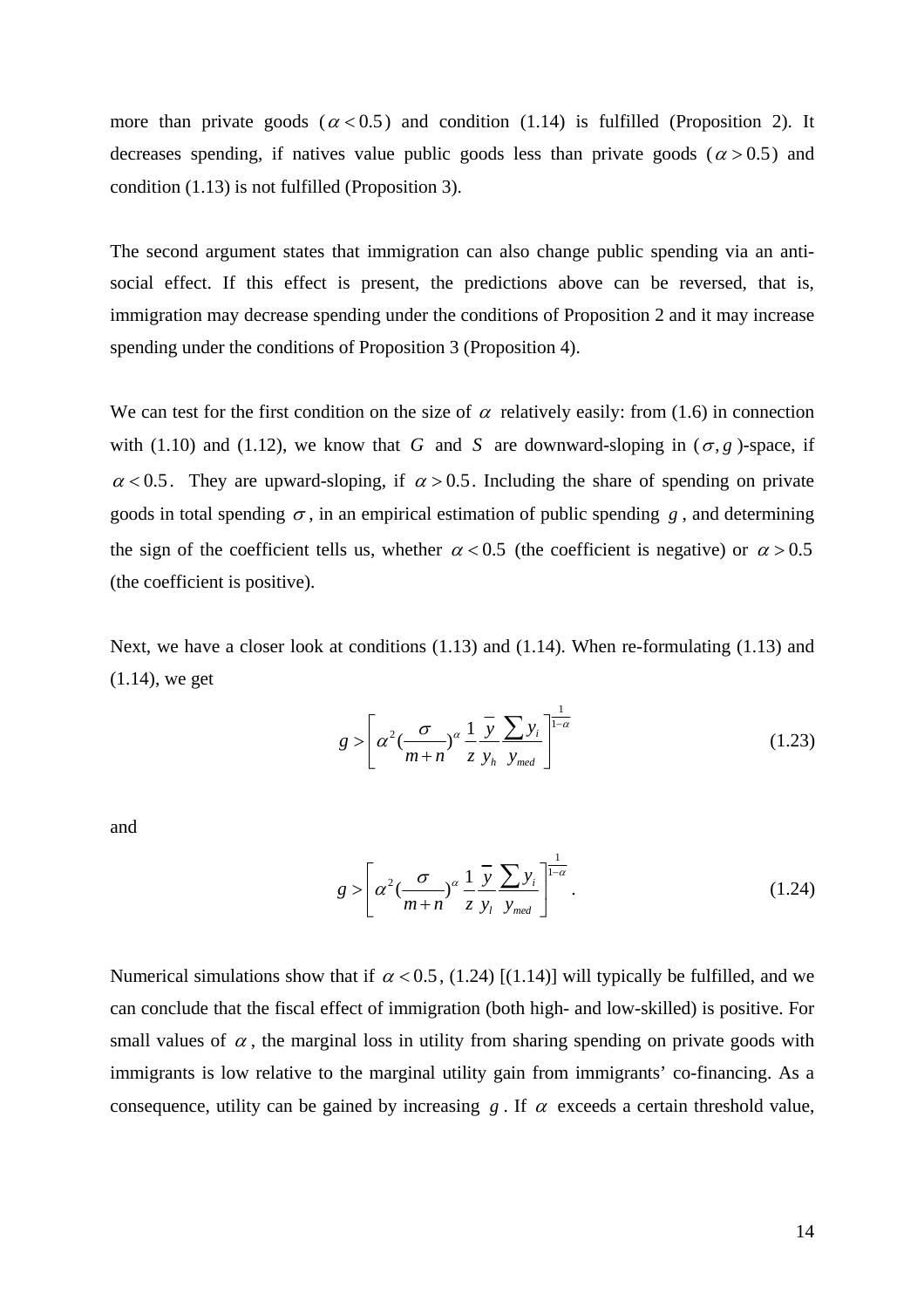however, the reverse is true.  $(1.23)$   $[(1.13)]$  will be invalidated, and we can conclude that the fiscal effect of immigration (both high- and low-skilled) on public spending is negative. $8$ 

We can test between the fiscal effect and the anti-social effect of immigration by estimating the size of public spending and using (low- and high-skilled) immigration as estimators. If the relation between *g* and  $\sigma$  is negative ( $\alpha$  < 0.5), we expect the coefficient on immigration to be positive in the absence of an anti-social effect. A negative coefficient on immigration would suggest the presence of an anti-social effect. Analogously, if the relation between *g* and  $\sigma$  is positive ( $\alpha > 0.5$ ), we expect the coefficient on immigration to be negative in the absence of an anti-social effect. A positive coefficient on immigration would suggest the presence of an anti-social effect.

In the following, we estimate a system of structural equations of the total amount of public spending and the share of public spending on private goods. We estimate the two equations using seemingly unrelated regressions (SURE) (Zellner, 1962), where the error-terms are possibly correlated.<sup>[9](#page-15-1)</sup> We distinguish between low- and high-skilled immigration because our model allows the possibility of a different effect according to skill. Theoretically, (1.13) can be fulfilled, while (1.14) is not. High-skilled immigrants could therefore increase public spending, while low-skilled immigrants decrease public spending. Numerical simulations, however, practically rule out that possibility. More importantly, in the presence of an antisocial effect, any additional negative or positive effect on public spending could be relatively larger for high-skilled or for low-skilled immigrants (see (1.22)) and produce different signs for the coefficients on immigration by skill.

<span id="page-15-1"></span><span id="page-15-0"></span><sup>&</sup>lt;sup>8</sup> This threshold value of  $\alpha$  might be larger than 0.5, depending on parameter values. (1.13) might therefore still be fulfilled for  $\alpha > 0.5$ , and our conclusion on the sign of the fiscal effect of immigration will be less clear. <sup>9</sup> Alternatively, one could consider estimating the two equations by three-stage least squares (3SLS) (Zellner and Theil, 1962), where the dependent variable in one equation appears as an explanatory variable in the other equation. Estimation by 3SLS requires for each equation at least one variable not included in the other equations (an instrument) for identification. We argue that the estimation by SURE is preferred to estimation by 3SLS as the median voter will use all information available to her in either decision and the choice of instrument is therefore not clear.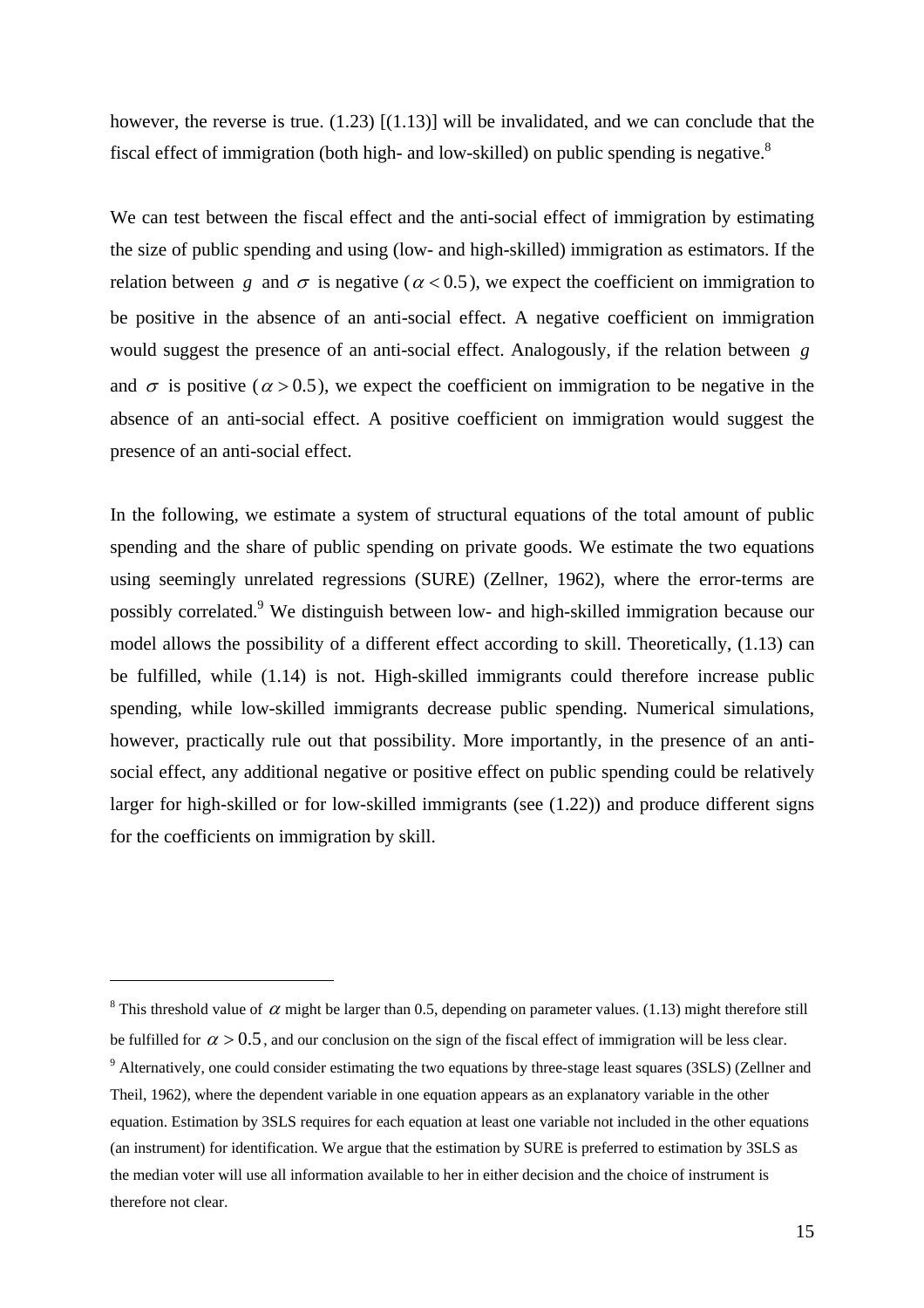## **3. Data**

 $\overline{a}$ 

We use panel data for 18 OECD countries during  $1990 - 2001$ .<sup>10</sup> The data were compiled from various sources; a detailed description of the definitions and sources is in the Appendix. $^{11}$ 

The dependent variables in our system of equations are the total amount of public spending, *g*, (general government total outlays in per cent of GDP) and the share of public spending on private goods,  $\sigma$ . Our preferred indicator of the share of public spending on private goods in total spending is the share of total transfers received by households in per cent of total outlays. The scatter plot in [Figure 4](#page-17-0) below shows a negative correlation between public spending and the spending on transfers. This negative association is confirmed by a fixedeffects panel regression which is tabulated in [Table 1,](#page-25-0) where we also control for immigration. According to our model, the median voter decides the optimal values of *g* and  $\sigma$ simultaneously. We estimate these decisions below, for the moment it is the negative association between *g* and  $\sigma$  which we want to stress. (Of course, the exact value of  $\alpha$  ought to be determined by micro-econometric analysis, and possibly by experiments.)

The definition of immigrants for our empirical analysis is the foreign-born of working age, or, where data on the foreign-born were not available, foreigners.<sup>12</sup> We collected data on immigrants by skill, where we use two categories of skill (low and high) derived from the International Standard Classification of Education (ISCED) 1997.<sup>13</sup> We define as the low-

<span id="page-16-0"></span><sup>&</sup>lt;sup>10</sup> The countries are Australia, Austria, Belgium, Canada, Denmark, Finland, France, Germany, Italy, Japan, Netherlands, New Zealand, Norway, Portugal, Sweden, Switzerland, the United Kingdom and the USA.

<span id="page-16-1"></span> $11$  Amongst others, the OECD Labour Force Statistics, the OECD International Migration Statistics, and the World Bank's World Development Indicators.

<span id="page-16-2"></span> $12$  We are more interested in the foreign-born as they comprise all the people who might be ethnically different from natives. This means that we may include (naturalized) immigrants who are allowed to vote in our empirical work, and we have to assume, according to our model, that they do not change the income of the median voter. Even if they did, however, that would most probably not change the (in)validity of conditions (1.23) and (1.24), and all our Propositions would still hold.

<span id="page-16-3"></span><sup>&</sup>lt;sup>13</sup> The ISCED was designed and approved by UNESCO as an instrument suitable for presenting statistics of education both within and between countries. (UNESCO, 1997). Razin et al. (2002) also introduce the share of medium- and high-skilled immigrants in total population as an additional variable in their policy equations. However, they use skill-specific data of only one year (1995) as representative for their whole period.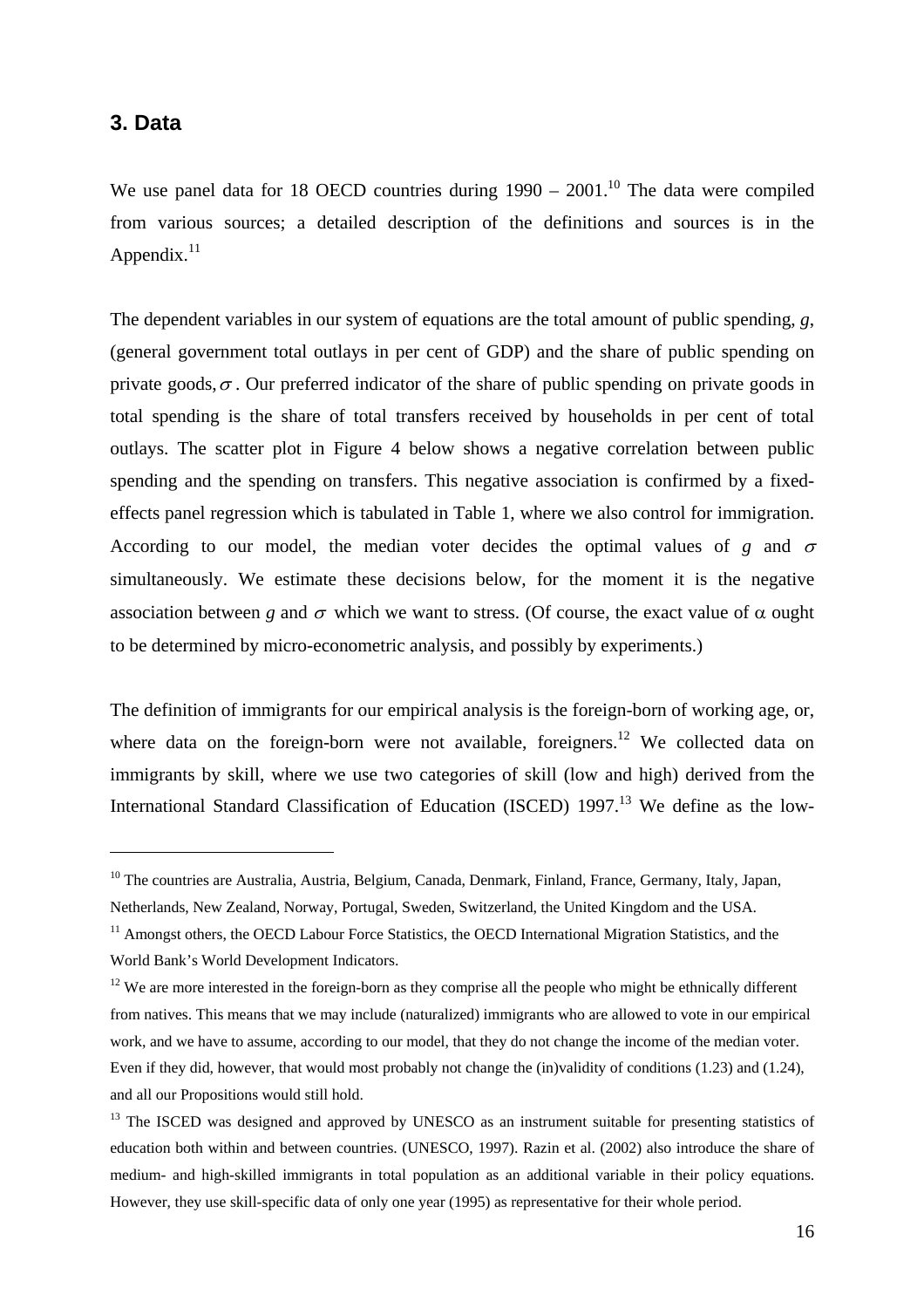skilled immigrants those whose highest educational level is secondary education or less (ISCED level 4 or less). The high-skilled have attained the first or second stage of tertiary education (ISCED level 5 or 6). Low- and high-skilled immigrants are expressed in percent of the total population. High-skilled and low-skilled immigrants are expressed as shares in the total population.

Control variables in the SURE regressions are GDP per capita (in constant 1995 US dollars), the age dependency rate (dependents to working age population), the unemployment rate (standardized, OECD definition), and trade openness (sum of exports and imports in percent of GDP). We also use an indicator to describe the skewness of the income distribution, the share of total income the top quintile of the population receives. The summary statistics of our estimating sample are detailed in [Table 2.](#page-25-1)

<span id="page-17-0"></span>

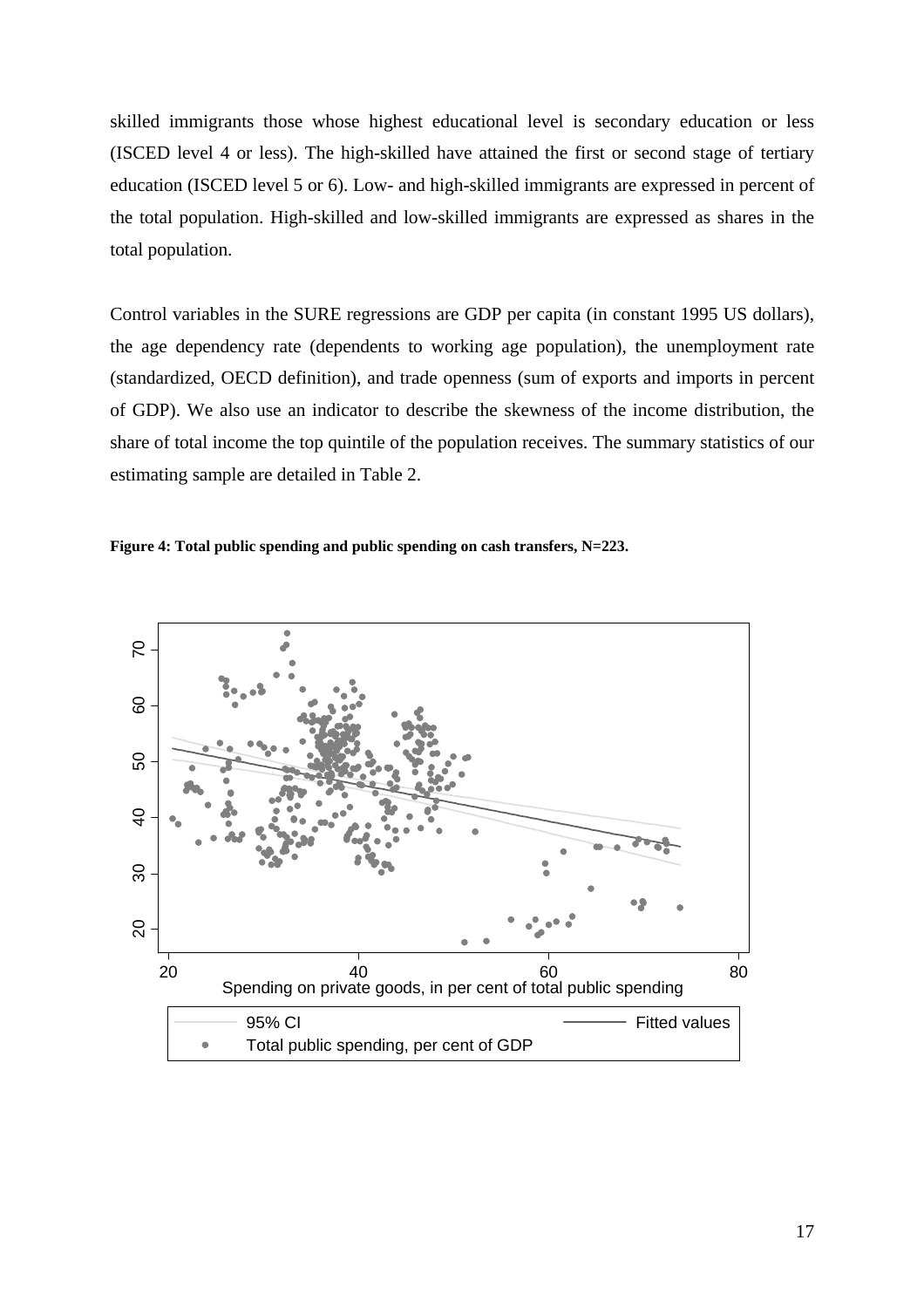#### **4. Results**

The results of our estimates of total public spending *g* and the share of public spending on private goods  $\sigma$  are presented in [Table 3.](#page-26-0) The estimations are made by seemingly unrelated regressions which allow for a simultaneous estimation of the two equations. In addition, the error-terms of the two equations are possibly correlated. Our preferred model is Model 3, because we lose many observations when we also include the top quintile's share of income (Model 5). Note that Model 4 uses a different variable for the spending on private goods than the other models (the sample size is thus slightly smaller).

The main result from our estimations is the clear negative association between public spending and low-skilled immigration. Low-skilled immigration is estimated to lower the total amount of public spending and spending on private goods. High-skilled immigration, in contrast, is estimated to increase public spending and spending on private goods. The precision of these estimates however depends on the specification of the equations.

We interpret these results as evidence for an anti-social effect of low-skilled immigration. The negative correlation between public spending and the spending share on private goods documented in Table 1 and Figure 4 suggests that the median voter prefers public over private goods. In this case, our theoretical model predicts a positive fiscal effect of immigration. The fact that low-skilled immigration is estimated to decrease public spending can be explained by anti-social preferences. High-skilled immigration is estimated to increase public spending, which is predicted by the fiscal effect.

While this does not rule out anti-social preferences, the findings show that the effect from anti-social preferences does not dominate the positive fiscal effect. Yet, in the absence of an anti-social effect, we expect the share of spending on private goods to decrease with immigration (compare (1.15) and (1.16)), which it does not for the high-skilled immigrants. Because of the positive association between high-skilled immigration and the spending share on private goods, we conclude that there is evidence for an anti-social effect for the highskilled immigrants, too. This anti-social effect is strong enough to reverse the expected positive fiscal effect on public spending in case of low-skilled immigration, but not in the case of high-skilled immigration.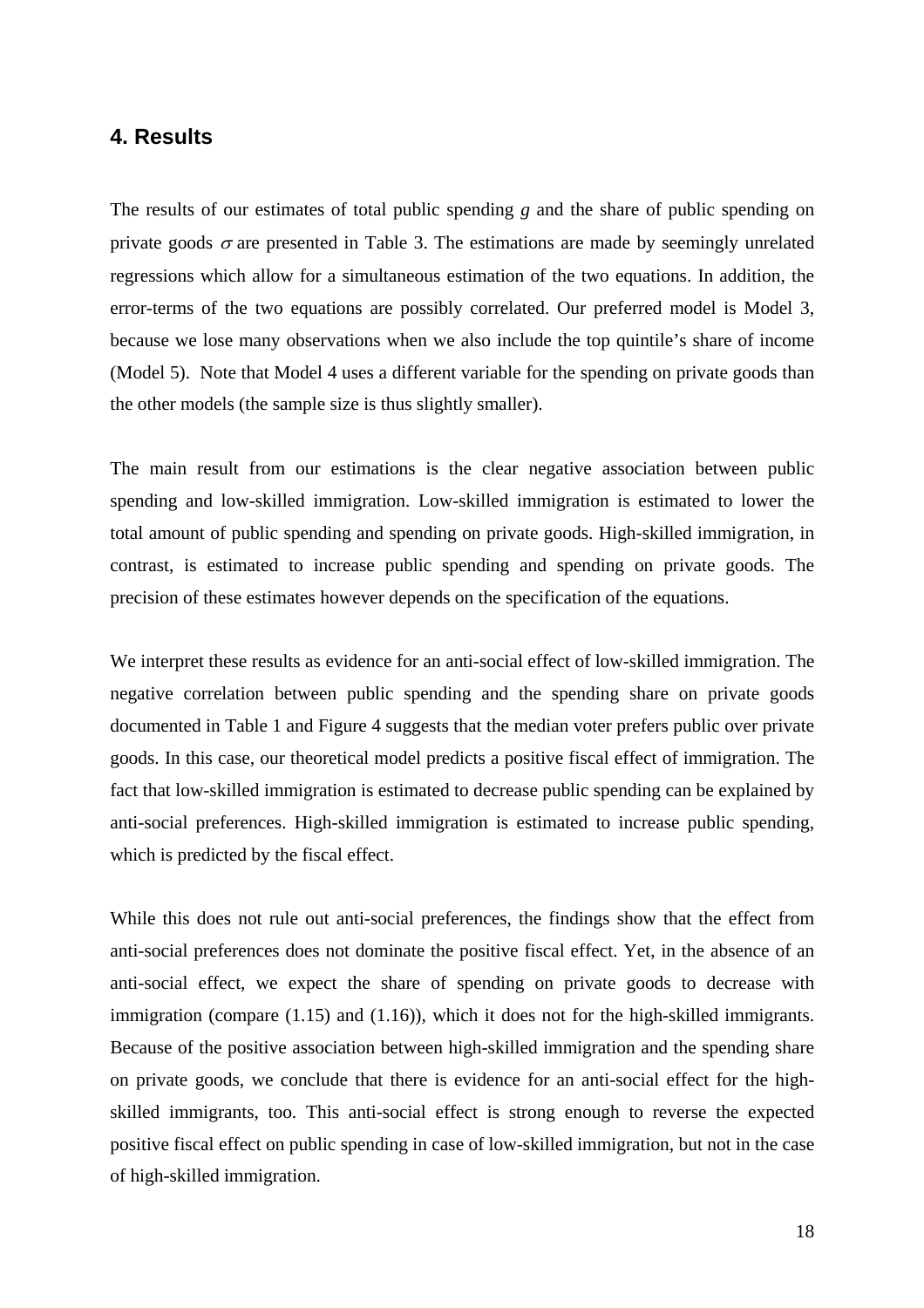The other estimation results show that richer countries spend less on public spending than

poorer countries. In addition, high unemployment increases total public spending, the association between unemployment and the share of spending on private goods is not precisely estimated, but the results suggest that the spending share on private goods is lower when unemployment is high. Openness of trade decreases both public spending and spending on private goods. There is thus no evidence for an insurance function of the welfare state against external shocks as proposed by Rodrik (1998). We also estimate that total public spending is lower when the age dependency ratio is higher and find no association between the age dependency ratio and public spending on private transfers. All of these findings are similar to those of Razin et al. (2002), who use a smaller data set to estimate the effect of immigration on transfers per capita. Regarding the negative coefficient on the dependency ratio, they argue that population aging represents a net cost to the median voter who gains by reducing the amount of public spending in response.<sup>14</sup>

In an alternative specification, Model 4, we have used all public spending on social expenditure (from the OECD) to gauge the sensitivity of our results to the choice of variable for spending on private goods. This alternative choice is less preferred to that above because it may include public expenditure on goods which are non-rival. The results however change little; our main implications from Model 3 are confirmed.

In a further specification, Model 5, we have included the ratio of the top quintile's income to the income received by the three middle quintiles to control for the skewness of the income distribution. Our model, in line with standard political economy models of redistribution, predicts that public spending increases with income skewness as expressed by the ratio of mean over median income (compare (1.7)). We estimate that the larger the top quintile's income share, the more public spending occurs, both in terms of total spending and in the share of private goods. The empirical association between the variables is as implied by theory.

The estimates may suffer from reverse causality, as immigration might not be independent from public spending (compare the welfare-magnet effect in Borjas (1999)). Allowing for such a welfare magnet effect would amount to estimating a system of equations, where

 $\overline{a}$ 

<span id="page-19-0"></span><sup>&</sup>lt;sup>14</sup> Compare Razin, Sadka and Swagel (2000) for a theoretical model on that effect.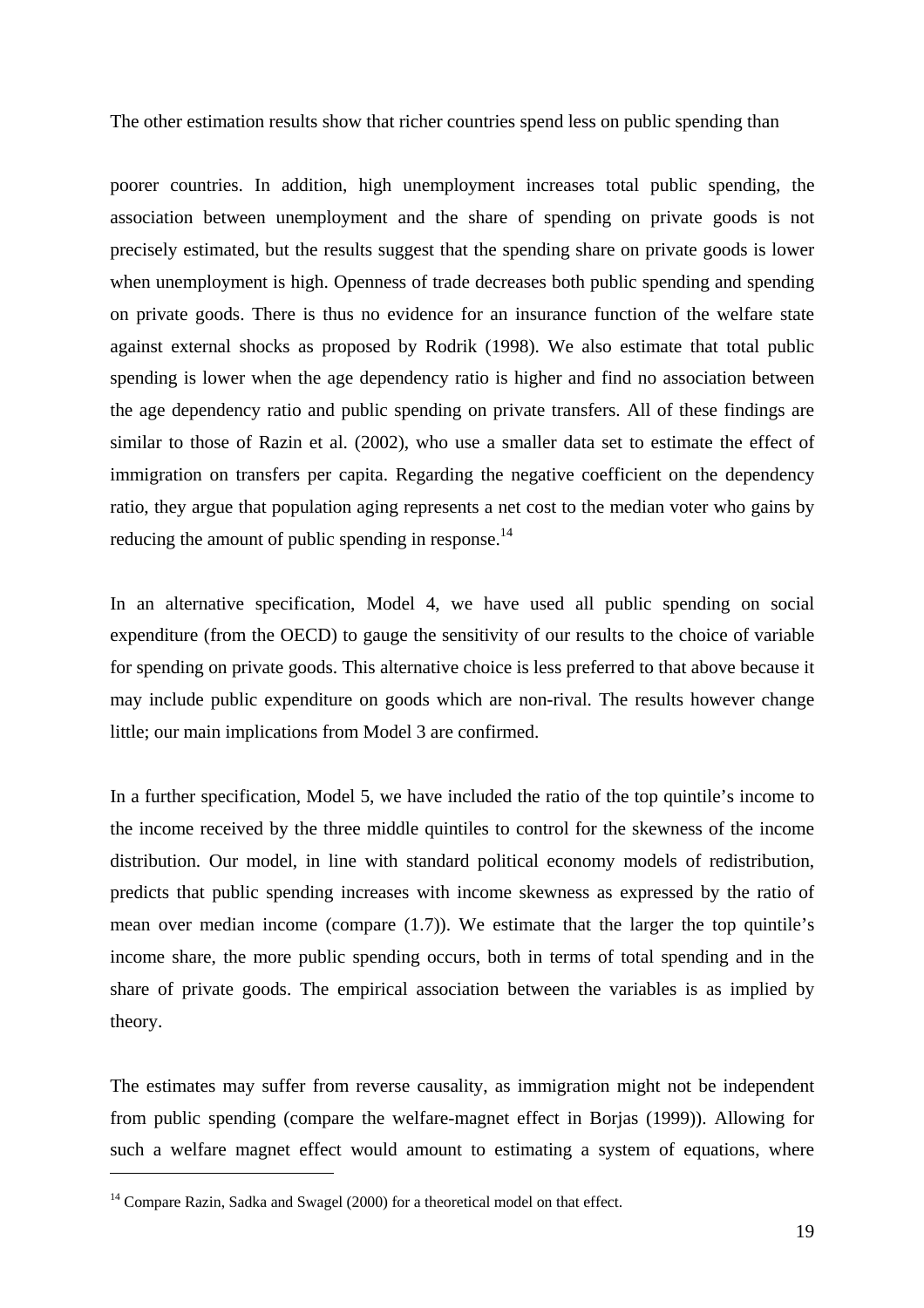immigration is not only an exogenous variable (as it is in these equations), but also a dependent, endogenous variable. This empirical implementation, however, is difficult at best, because of data limitations and because of a lack of instruments. Razin et al. (2002) mention the difference in GDP growth between the emigration and the immigration countries as a potential instrument for benefits. Even if these data were available to us, which are not, the (positive) correlation between GDP and the welfare system makes such use problematic.

## **5. Conclusion**

In this paper, we examine the effect of immigration on public spending. We model the size of total public spending as a function of the share of spending on private goods and also of highskilled and low-skilled immigration. Our model predicts that, in the absence of antiimmigration sentiments, if the median voter prefers public goods over private goods, lowskilled and high-skilled immigration unambiguously increases the size of total public spending. High-skilled and low-skilled immigration will lower total public spending, if the median voter strongly prefers private over public goods.

We extend our model to allow for anti-immigration sentiments, where immigration causes the native median voter to value public goods less than without immigration. Such disutility from immigration may offset any positive or negative fiscal effect and, in effect, lower (raise) the size of total public spending, if preferences are pro (anti) public goods.

Estimating a fixed-effects panel regression, we find that the empirical association between total public spending and the share of private good spending is negative (preferences are pro public goods).

We also estimate the empirical effect of low-skilled and high-skilled immigration on total public spending and public spending on private goods by using seemingly unrelated regressions. We consistently find that low-skilled immigration is associated with less total public spending, while high-skilled immigration is associated with greater public spending. While there is evidence for an anti-social effect with regard to both low- and high-skilled immigrants, we find that it is large enough to dominate the expected positive fiscal effect on public spending only in case of the low-skilled, but not in case of the high-skilled.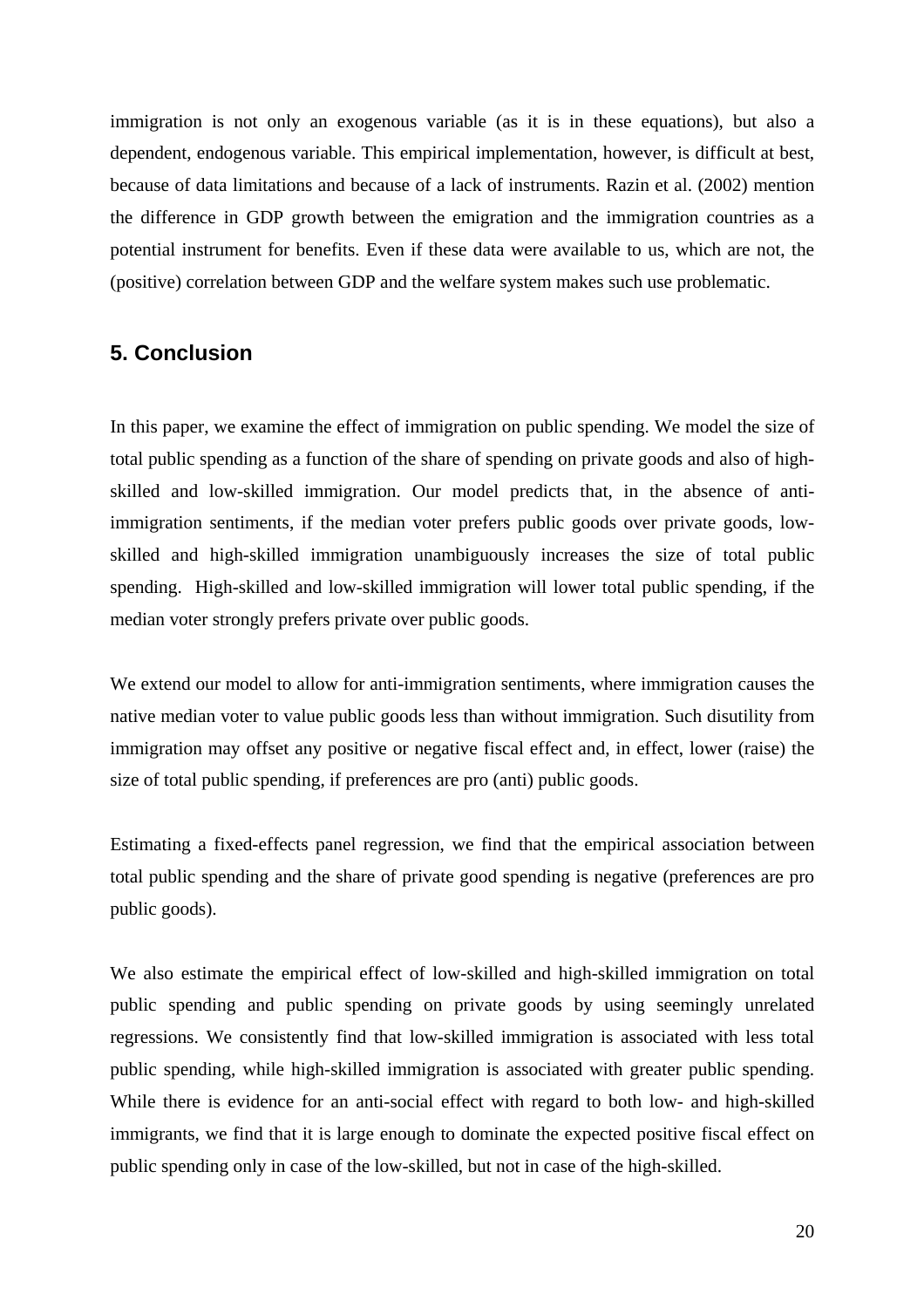Immigration policies that are designed to select high-skilled immigrants, as they are in place in e.g. the U.S, and currently much discussed in Europe, should therefore be more likely to prevent a run down of welfare state provisions. We believe it intuitively appealing that in societies which prefer spending on public goods to spending on private goods, immigration should enhance total public spending, while the opposite should be true in societies which prefer public spending on private goods.

Of course, immigration itself might change relative preferences for public and private goods. This is also consistent with the observation that the U.S., which are relatively ethnically diverse, seem to choose to distribute fewer resources in public goods and fewer resources in total than the more homogeneous European societies. A reversal of redistribution policies in Europe could be brought about, if ongoing immigration is accompanied by anti-social preferences of the kind described. There might be a point at which immigration reduces spending preferences for public goods in European societies sufficiently for the fiscal effect of immigration to become negative.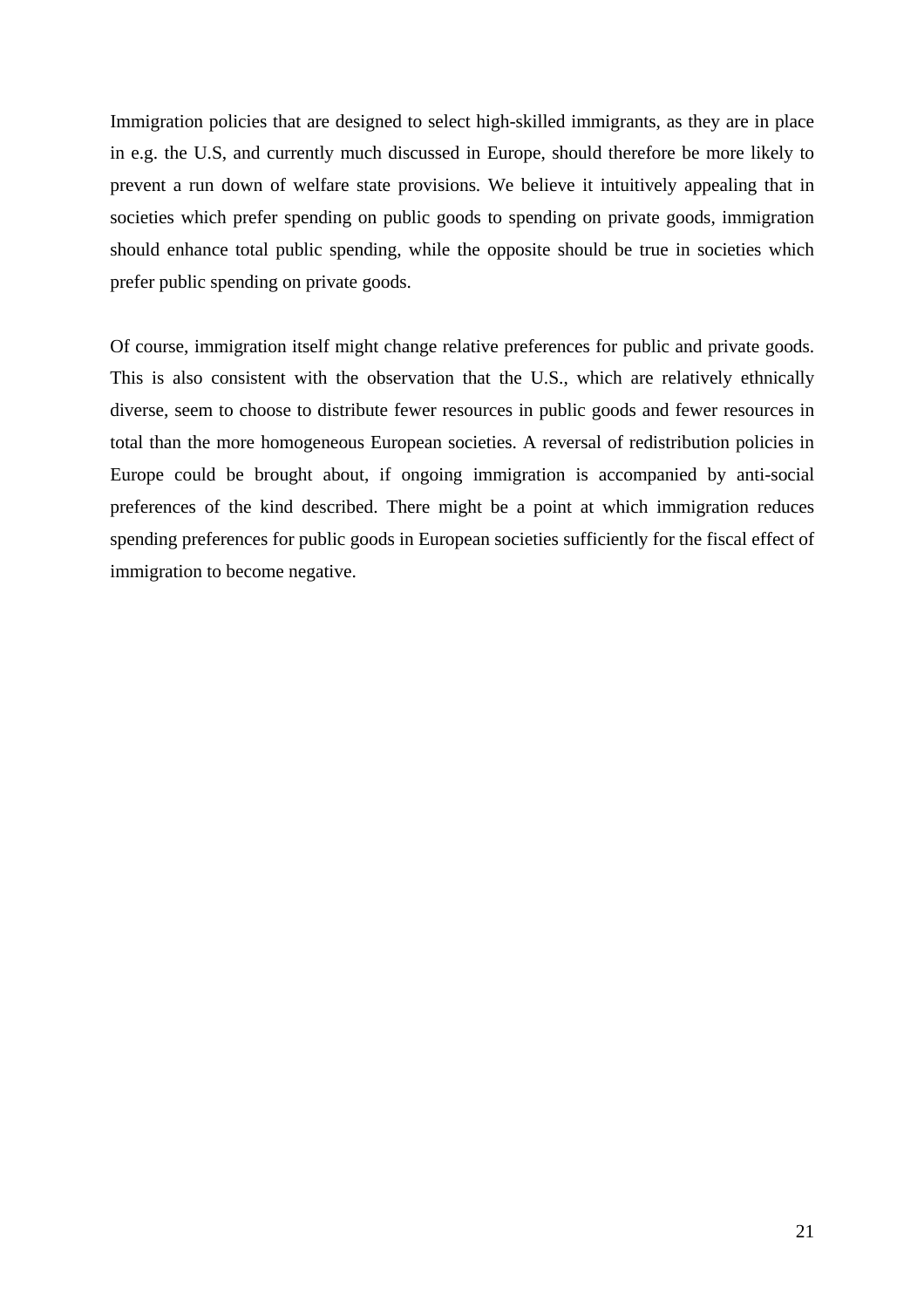#### **References**

- Alesina, A., R. Baqir and W. Easterly (1999), Public goods and ethnic divisions. *The Quarterly Journal of Economics*, pp. 1243-1284.
- Boeri, T., G. Hanson and B. McCormick (2002), *Immigration policy and the welfare system*. Oxford University Press.
- Borjas, G.J. (1999), Immigration and welfare magnets. *Journal of Labor Economics*, vol. 17, no. 4, pp. 607-637.
- Cremer, H. and P. Pestieau (2004), Factor mobility and redistribution: a survey. Handbook of Regional and Urban Economics, vol. 3. North-Holland, Amsterdam.
- Deininger, K. and L. Squire (1996), A new dataset measuring income inequality. *World Bank Economic Review*, no. 10, pp. 565-591. Updated dataset available on http://www.worldbank.org.
- Docquier, F. and A. Marfouk (2005), International migration by educational attainment (1990-2000) – Release 1.1. unpublished. World Bank.
- Dumont, J.C. and G. Lemaitre (2004), Counting immigrants and expatriates in OECD countries: a new perspective. OECD.

*Economist*, The kindness of strangers. Issue of February 28, 2004.

- Facchini, G., A. Razin and G. Willmann (2004), Welfare leakage and immigration policy. *CESifo Economic Studies*, vol. 50, pp. 627-645.
- Lowell, L. B. and A. Findlay (2001), Migration of highly skilled persons from developing countries: Impact and policy responses. International Migration Papers 44. International Labour Office, Geneva.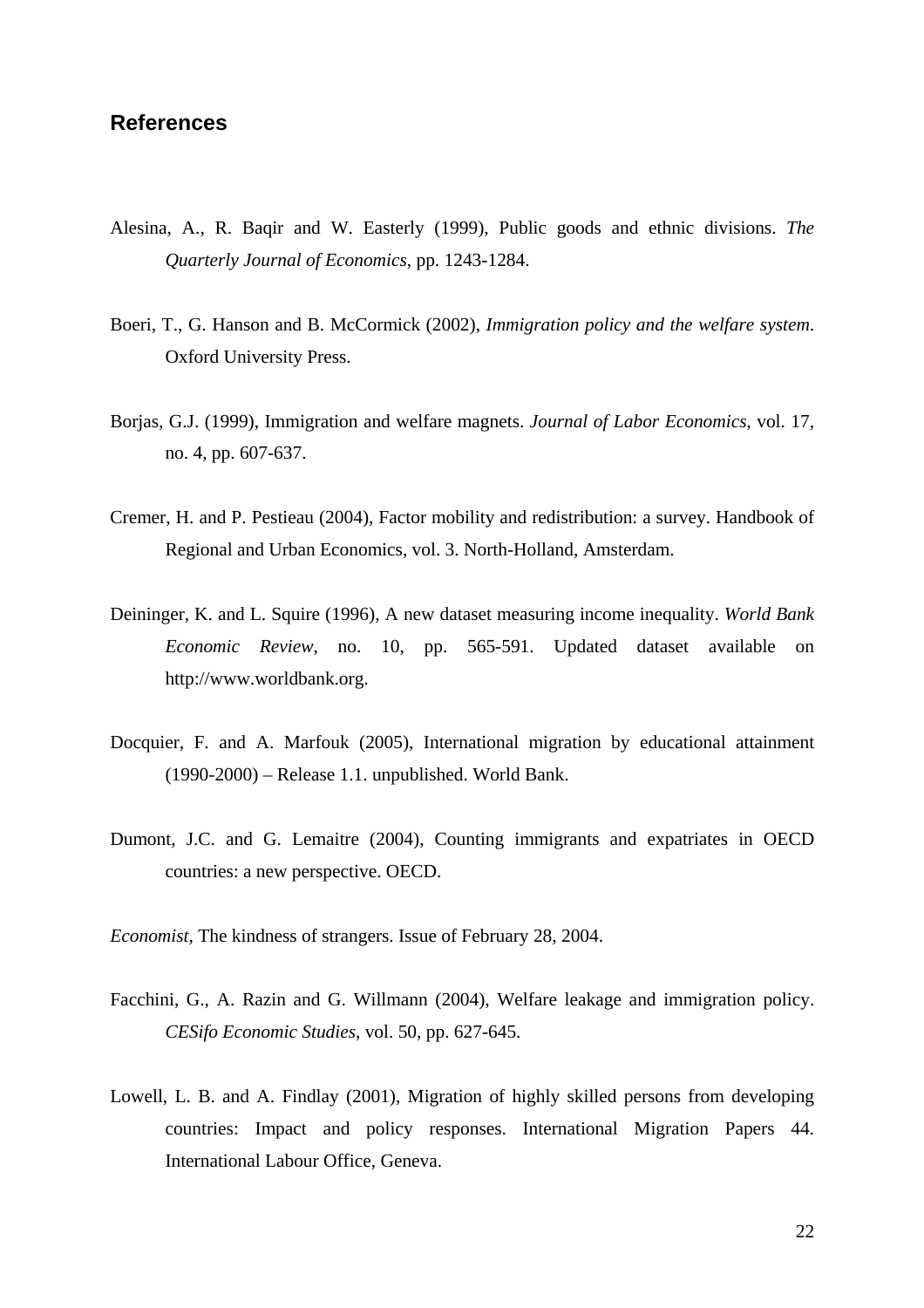- Luttmer, E. (2001), Group loyalty and the taste for redistribution. *Journal of Political Economy*, vol. 109, no. 3, pp. 500-528.
- OECD (2004), *Economic Outlook 76*, Paris.
- Orr, L. (1976), Income transfers as a public good: an application to AFDC. *American Economic Review*, vol. 66, pp. 359-371.
- Poterba, J. (1997), Demographic structure and the political economy of public education. *Journal of Policy Analysis and Management*, vol. 16, pp. 48-66.
- Ribar, D. and M. Wilhelm (1996), Welfare generosity: the importance of administrative efficiency, community values and genuine benevolence. *Applied Economics*, vol. 28, pp. 1045-1054.
- Razin, A., E. Sadka and P. Swagel (2002), The Aging Population and the Size of the Welfare State. *Journal of Political Economy*, vol. 110, pp. 900-918.
- Razin, A., E. Sadka and P. Swagel (2002), Tax burden and migration: a political economy theory and evidence. *Journal of Public Economics*, vol. 85, pp. 167-190.
- Rodrik, D. (1998), Why do more open economies have bigger governments? *Journal of Political Economy*, vol. 106, pp. 997-1032.
- Salt, J. (2001), Current trends in international migration in Europe. Council of Europe (2001) 33. Strasbourg.

UNESCO (1997), International Standard Classification of Education ISCED 1997.

Zavodny, M. (1997), Welfare and the locational choices of new immigrants. Federal Reserve Bank of Dallas.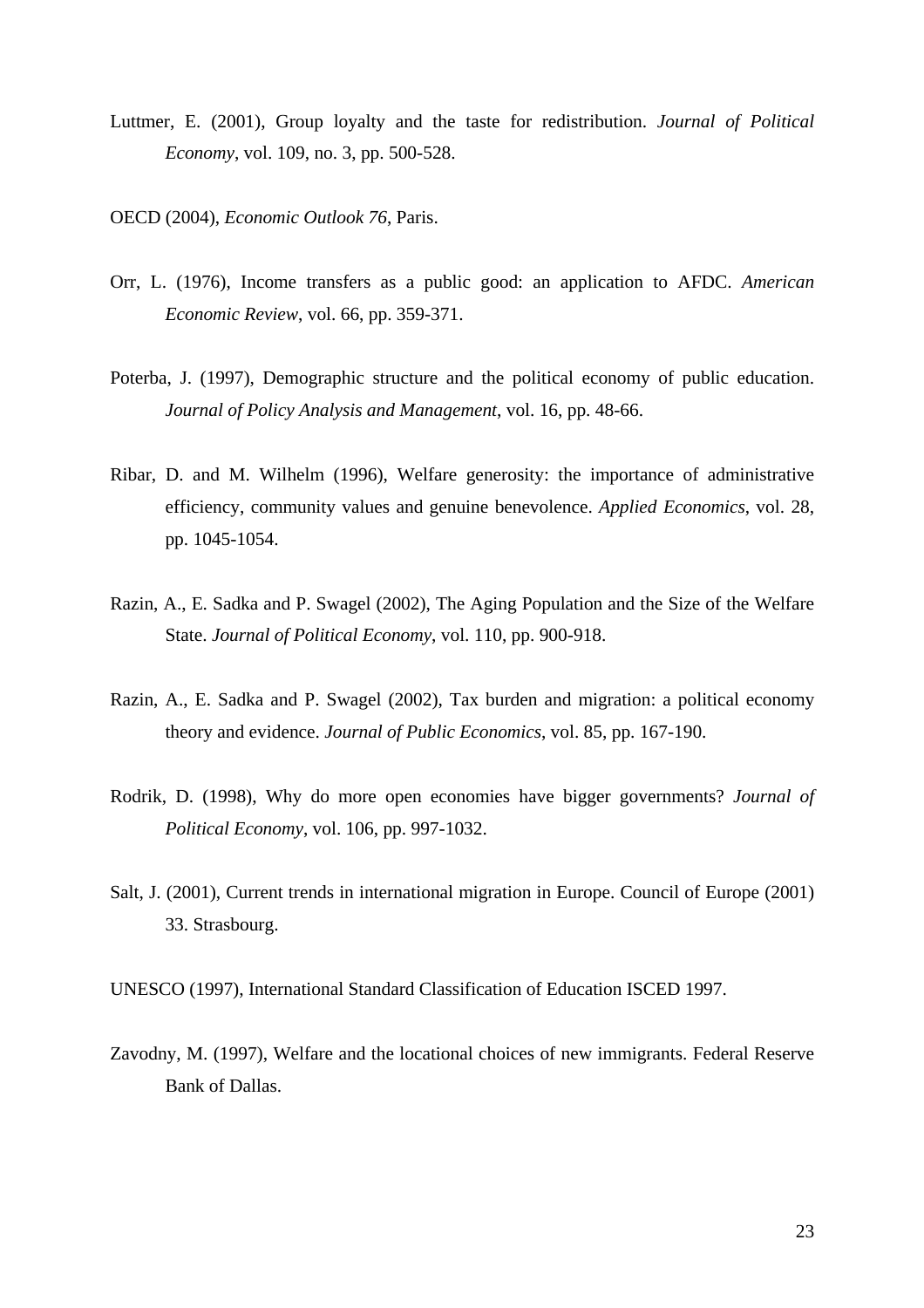- Zellner, A. (1962), An efficient method of estimating seeming unrelated regressions and tests for aggregation bias. *Journal of the American Statistical Association*, vol. 57, pp. 231—48.
- Zellner, A. and H. Theil (1962), Three stage least squares; simultaneous estimate of simultaneous equations. *Econometrica*, vol. 29 pp. 63—8.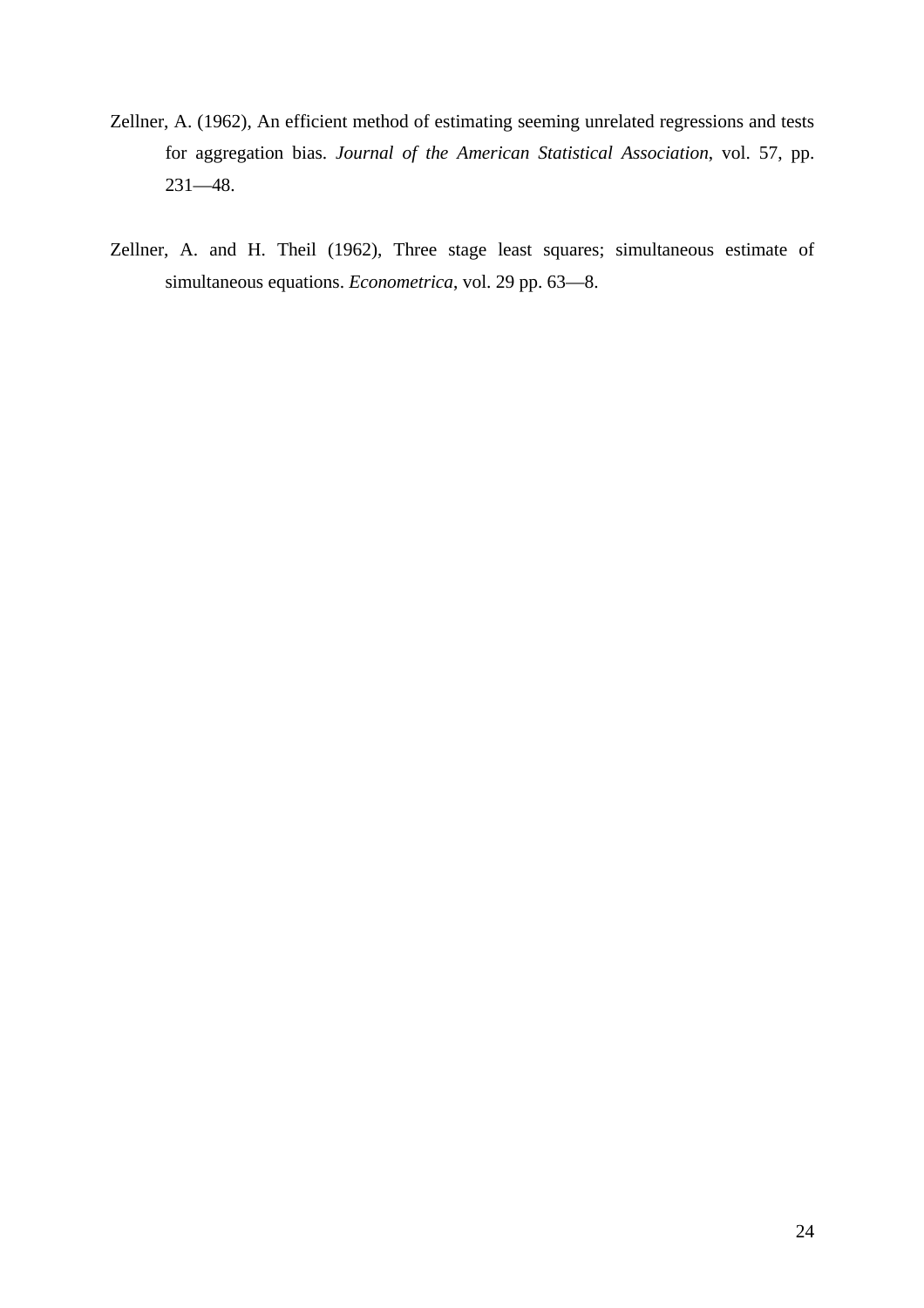## **Tables**

|                                                     |          | Coefficient [t-stat] |  |
|-----------------------------------------------------|----------|----------------------|--|
| Share of spending on private                        |          |                      |  |
| goods                                               | $-0.198$ | [2.23]               |  |
| Low-skilled immigration                             | 0.014    | [0.06]               |  |
| High-skilled immigration                            | $-0.960$ | [1.33]               |  |
| Constant                                            | 56.956   | [14.86]              |  |
| $\mathbf{v}$ $\mathbf{v}$ $\mathbf{v}$ $\mathbf{v}$ |          |                      |  |

<span id="page-25-0"></span>**Table 1: Fixed-effects panel regression of total public spending.** 

*Note*: N=223.

|                                                                    | Mean   | S.D.  |  |  |
|--------------------------------------------------------------------|--------|-------|--|--|
| Total public spending                                              |        |       |  |  |
| $(% \mathcal{L}^{\prime}\mathcal{L}^{\prime\prime})$ (% of GDP), g | 47.51  | 8.82  |  |  |
| Public spending on private goods                                   |        |       |  |  |
| (% total public spending), $\sigma$                                | 39.79  | 9.02  |  |  |
| Low-skilled Immigrants                                             |        |       |  |  |
| (% of total population)                                            | 3.56   | 3.81  |  |  |
| High-skilled Immigrants                                            |        |       |  |  |
| (% of total population)                                            | 1.67   | 2.38  |  |  |
| GDP/capita (in 1,000 constant 1995 US dollars)                     | 27.677 | 8.39  |  |  |
| Age dependency rate                                                | 50.05  | 3.62  |  |  |
| Unemployment rate (OECD definition)                                | 7.22   | 3.12  |  |  |
| Openness (% of GDP)                                                | 68.78  | 34.51 |  |  |
| Top quintile income share (relative to the income                  |        |       |  |  |
| share received by the three middle quintiles) <sup>*</sup>         | 0.77   | 0.12  |  |  |

<span id="page-25-1"></span>**Table 2: Summary statistics of estimating sample, N=223.** 

*Note*: \* Sample size is 153 observations.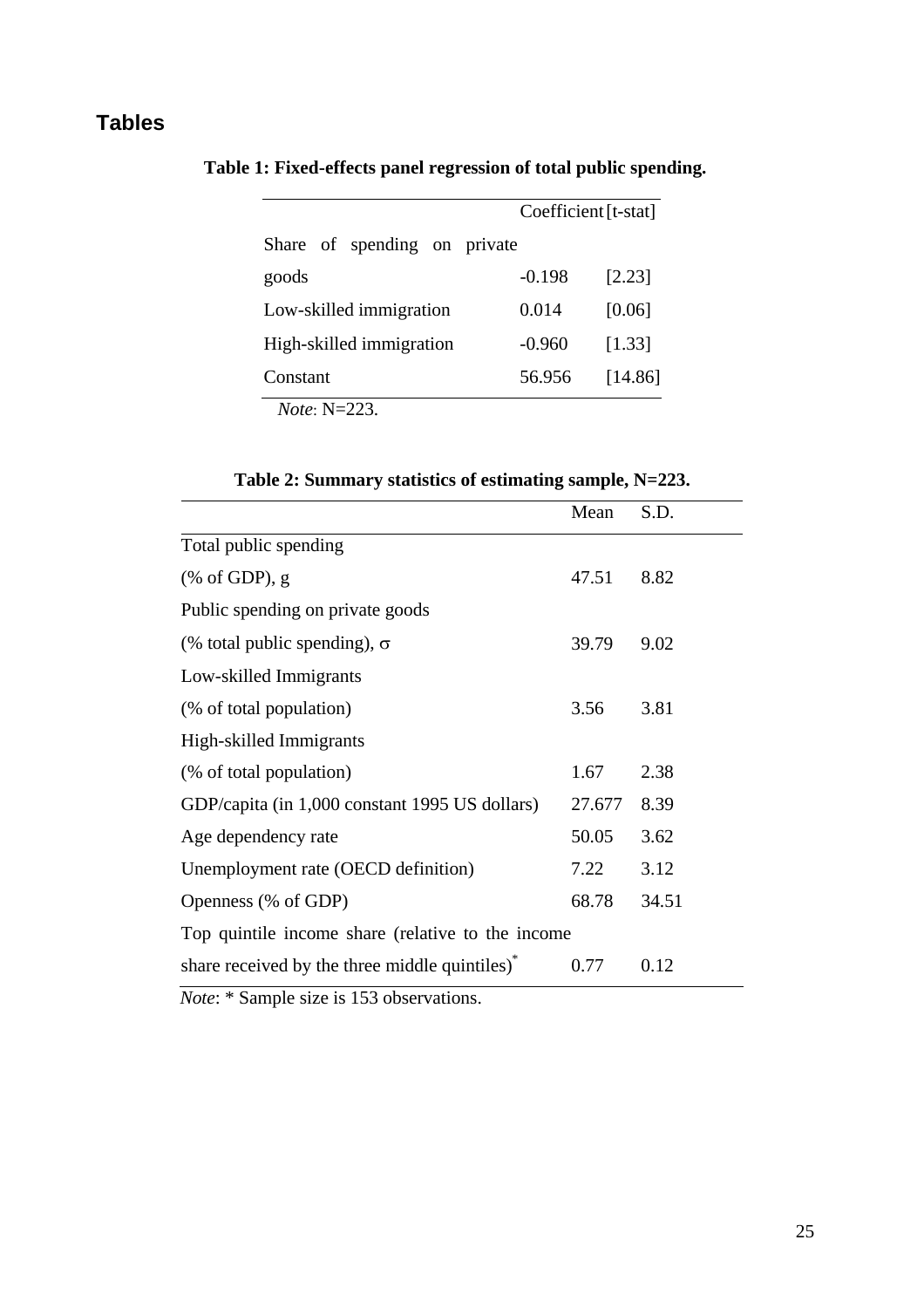|                         | Model 1                 |                              | Model 2                   |                              | Model 3                   |                              | Model 4                   |                              | Model 5                   |                              |
|-------------------------|-------------------------|------------------------------|---------------------------|------------------------------|---------------------------|------------------------------|---------------------------|------------------------------|---------------------------|------------------------------|
|                         | Public Spending         | Share of                     | Public Spending           | Share of                     | Public Spending           | Share of                     | Public Spending           | Share of                     | Public Spending           | Share of                     |
|                         |                         | spending on<br>Private Goods |                           | spending on<br>Private Goods |                           | spending on<br>Private Goods |                           | spending on<br>Private Goods |                           | spending on<br>Private Goods |
|                         | Coefficient<br>[t-stat] | Coefficient<br>$[t-stat]$    | Coefficient<br>$[t-stat]$ | Coefficient<br>$[t-stat]$    | Coefficient<br>$[t-stat]$ | Coefficient<br>$[t-stat]$    | Coefficient<br>$[t-stat]$ | Coefficient<br>$[t-stat]$    | Coefficient<br>$[t-stat]$ | Coefficient<br>$[t-stat]$    |
| Low-skilled immigrants  | $-0.284$                | $-0.458$                     | $-0.381$                  | $-0.529$                     | $-0.427$                  | $-0.537$                     | $-0.436$                  | $-0.362$                     | $-0.145$                  | $-0.305$                     |
|                         | [2.300]                 | [3.623]                      | [3.072]                   | [4.114]                      | [3.519]                   | [4.155]                      | [3.497]                   | [3.703]                      | [0.831]                   | [1.350]                      |
| High-skilled immigrants | 0.669                   | 0.721                        | 0.990                     | 0.956                        | 1.078                     | 0.971                        | 1.092                     | 0.474                        | 1.445                     | 0.096                        |
|                         | [1.622]                 | [1.704]                      | [2.389]                   | [2.222]                      | [2.668]                   | [2.256]                      | [2.676]                   | [1.482]                      | [3.293]                   | [0.169]                      |
| GDP per capita          | $-0.549$                | $-0.886$                     | $-0.381$                  | $-0.763$                     | $-0.526$                  | $-0.788$                     | $-0.458$                  | $-0.737$                     | $-0.266$                  | $-0.941$                     |
|                         | [3.487]                 | [5.487]                      | [2.351]                   | [4.539]                      | [3.225]                   | [4.542]                      | [2.682]                   | [5.512]                      | [1.206]                   | [3.294]                      |
| Unemployment rate       | 0.579                   | $-0.172$                     | 0.601                     | $-0.156$                     | 0.749                     | $-0.130$                     | 0.779                     | $-0.188$                     | 0.970                     | $-0.158$                     |
|                         | [5.372]                 | [1.559]                      | [5.702]                   | [1.425]                      | [6.759]                   | [1.102]                      | [6.653]                   | [2.045]                      | [8.116]                   | [1.020]                      |
| <b>Openness</b>         |                         |                              | $-0.070$                  | $-0.051$                     | $-0.110$                  | $-0.058$                     | $-0.120$                  | $-0.114$                     | $-0.203$                  | $-0.062$                     |
|                         |                         |                              | [3.293]                   | [2.322]                      | [4.676]                   | [2.311]                      | [4.609]                   | [5.594]                      | [6.291]                   | [1.491]                      |
| Age dependency ratio    |                         |                              |                           |                              | $-0.510$                  | $-0.089$                     | $-0.546$                  | $-0.175$                     | $-0.859$                  | 0.077                        |
|                         |                         |                              |                           |                              | [3.532]                   | [0.578]                      | [3.456]                   | [1.416]                      | [4.442]                   | [0.308]                      |
| Income share top 20%    |                         |                              |                           |                              |                           |                              |                           |                              | 3.165                     | 4.697                        |
|                         |                         |                              |                           |                              |                           |                              |                           |                              | [0.971]                   | [1.114]                      |
| Constant                | 48.748                  | 52.969                       | 45.154                    | 50.341                       | 75.673                    | 55.657                       | 75.850                    | 69.684                       | 82.919                    | 46.744                       |
|                         | [10.654]                | [11.291]                     | [9.817]                   | [10.549]                     | [7.777]                   | [5.369]                      | [7.305]                   | [8.562]                      | [6.148]                   | [2.679]                      |
| N                       | 223.000                 |                              | 223.000                   |                              | 223.000                   |                              | 210.000                   |                              | 153.000                   |                              |

| Table 3: Estimation results for public spending and the share of spending on private goods (seemingly unrelated regressions). |  |  |  |  |
|-------------------------------------------------------------------------------------------------------------------------------|--|--|--|--|
|-------------------------------------------------------------------------------------------------------------------------------|--|--|--|--|

<span id="page-26-0"></span>Note: All models control for country and year fixed-effects. Model 3 uses a different definition of spending on private goods (public social expenditure, as per cent of GDP) than the other models (spending on cash transfers, in per cent of total public spending). Sample sizes differ because of missing observations.